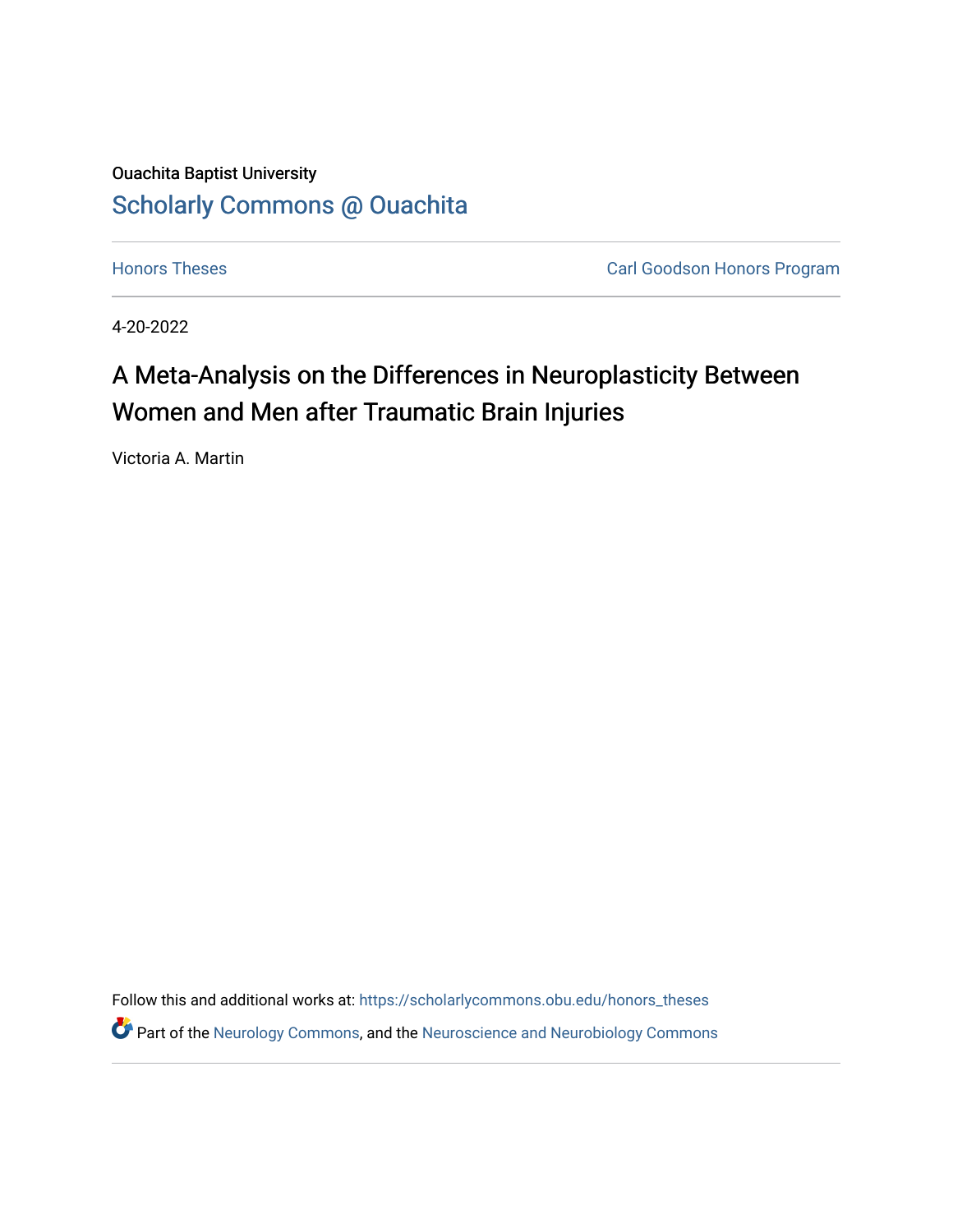# A Meta-Analysis on the Differences in Neuroplasticity Between Women and Men after Traumatic Brain Injuries

Victoria A. Martin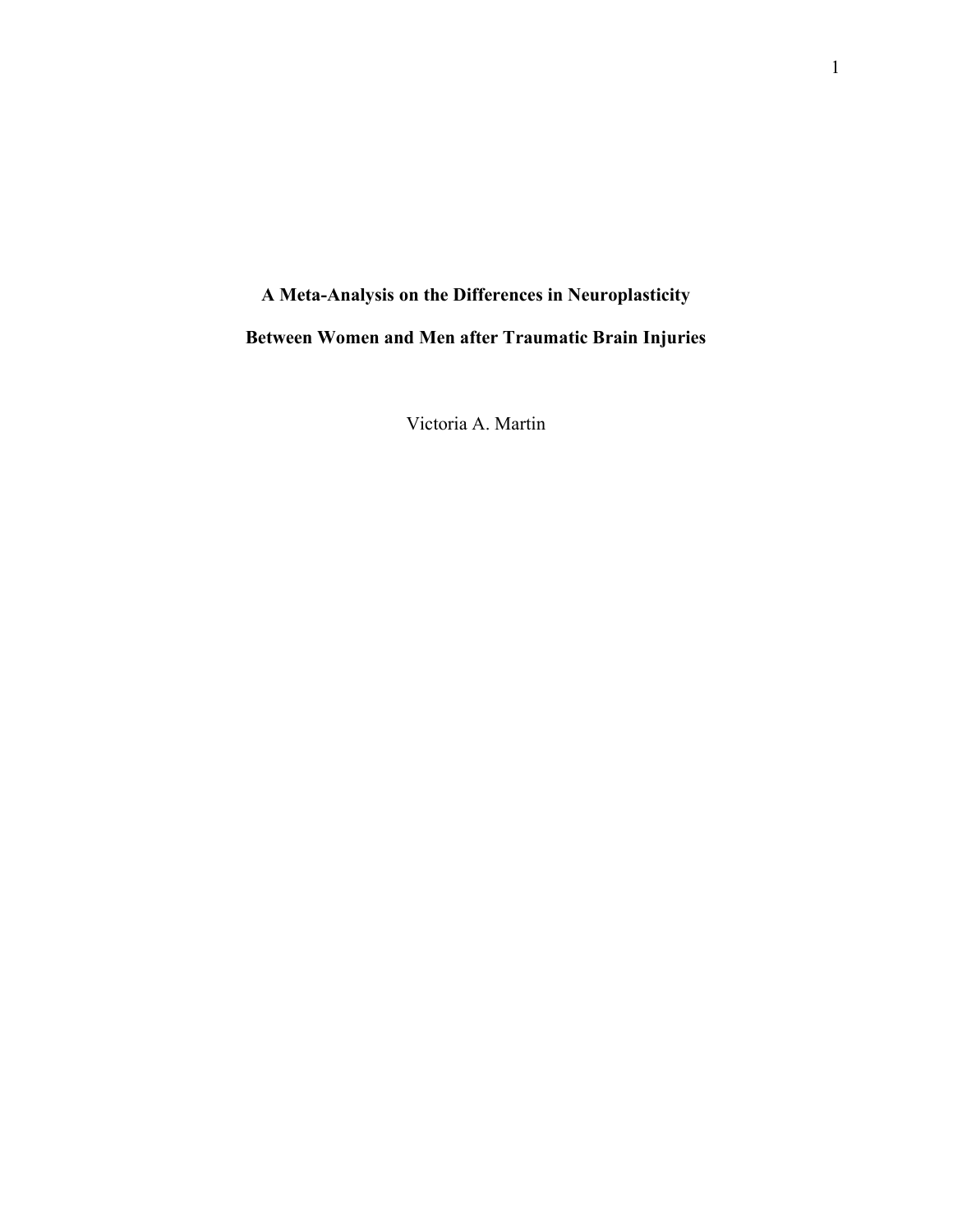#### Abstract

The current meta-analysis investigates the differences in neuroplasticity between women and men after a traumatic brain injury (TBI). Research on the differences in neuroplasticity between women and men is relatively new and few studies have reported outcome variables by gender after TBIs. Neuroplasticity is the brain's ability to adapt and change particularly because of learning or brain injuries. TBI is a leading cause of death and disability worldwide; because of this, learning more about these differences can give scientists and clinicians more information on how to better treat people with brain injuries. Current research is inconsistent on whether there is a difference in outcome between women and men after a TBI; therefore, a meta-analysis was performed with eight studies. The outcome variables in this study included the Glasgow Coma Scale (GCS) which measures the level of consciousness, Grooved Pegboard which measures motor functioning, Trails A and Trails B which measure attention and cognitive flexibility, and the Wisconsin Card Sorting Test (WCST) perseverative error scores which measure executive functioning. The means, standard deviations, and sample sizes were recorded. There was a significant difference in attention, cognitive flexibility, and executive functioning with men scoring worse. There was no significant difference in level of consciousness or motor functioning. Differences in neuroplasticity could be due to differences in behavior rather than biological differences in sex which could help explain the inconsistencies in results between previous studies.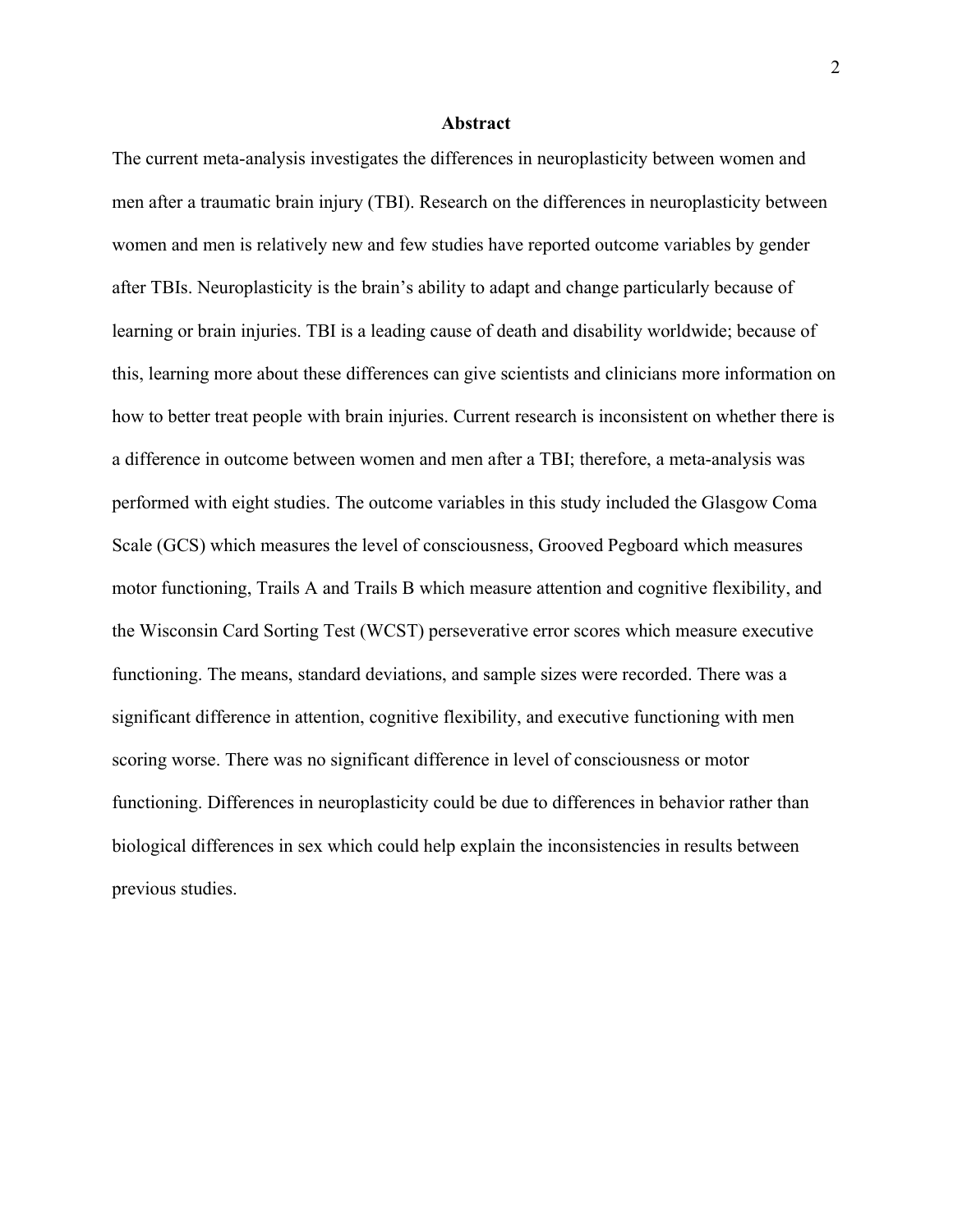# A Meta-Analysis on the Differences in Neuroplasticity Between Women and Men after Traumatic Brain Injuries

# Traumatic Brain Injuries

A traumatic brain injury (TBI) is usually from a blow or a forceful jolt that is inflicted on the head or skull and affects typical brain function (Giordano et al., 2010). When a person gets hit in the head with a hard blow or from a forceful jolt their brain may shake inside their skull leading to bruising, nerve damage, or the breaking of blood vessels in the brain (Ratini, 2022). Common causes of TBI are from sports, motor vehicle accidents, physical violence, and other activities (Gamboa et al., 2006). The outcome of a TBI can vary depending on how severe the injury is, a person's genetics, and factors in the environment (Giordano et al., 2010). TBIs can have significant cognitive effects on a person and these effects can persist throughout a person's life without proper treatment. Some of the effects of a TBI include changes in personality, the ability to do activities independently, and the ability to maintain stable emotions, (Schretlen & Shapiro, 2003).

One famous example of how a TBI can change a person's life is the story of Phineas Gage. Phineas Gage was a construction foreman that worked on railroads (Ratiu et al., 2004). One day at work he got into an accident and an iron bar was shot through his cheek and skull (Ratiu et al., 2004). Gage miraculously survived the experience, but he was not the same person he was before the accident (Ratiu et al., 2004). Before the accident he was respectable, kind, and a leader however after the accident he became impulsive, constantly angry, and aggressive (Ratiu et al., 2004). Gage's accident has taught scientists a lot about the localization of brain functions, but this also tells us about how different types of head injuries can seriously change a person's life sometimes without them even realizing it (Ratiu et al., 2004).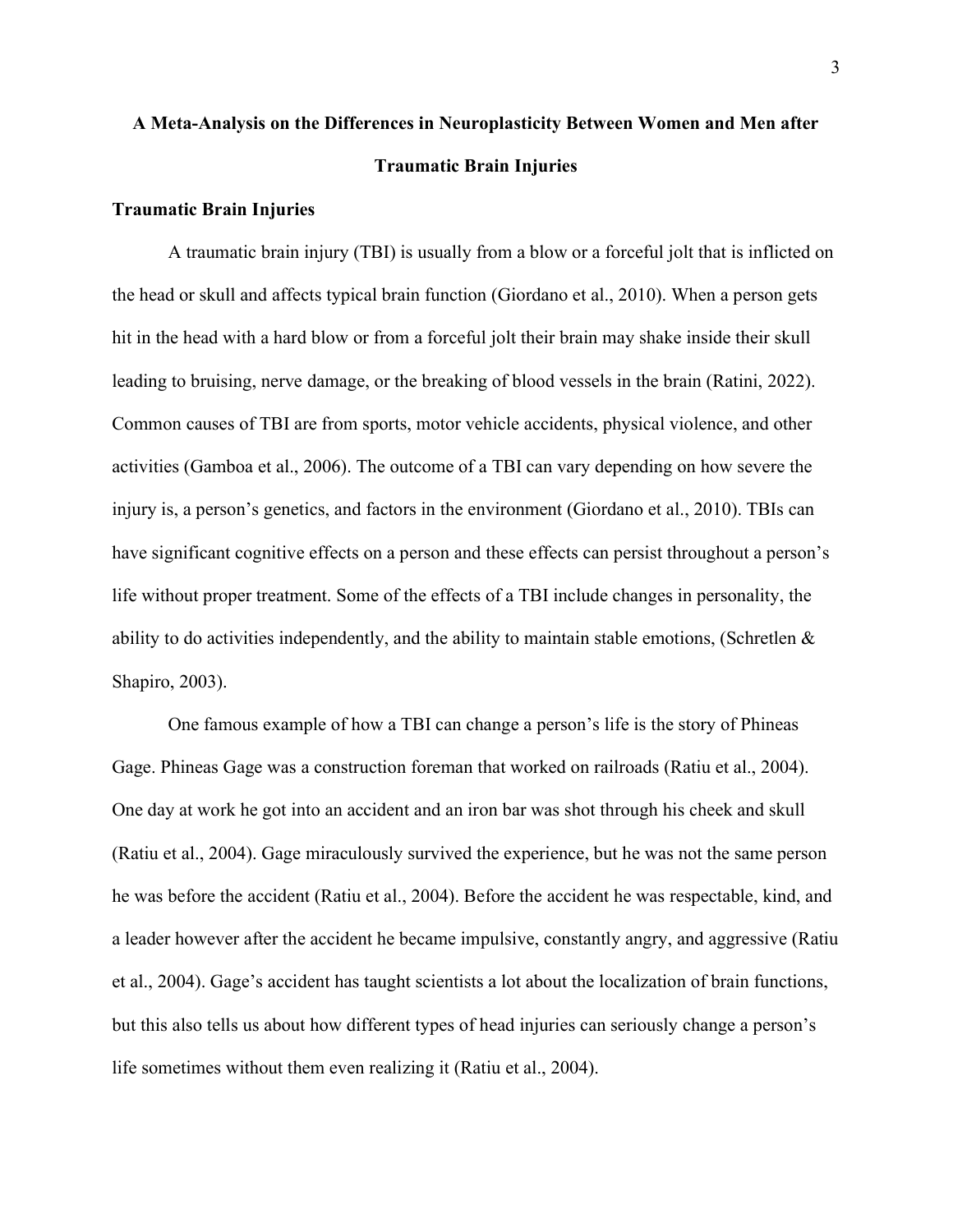The story of Phineas Gage is a rather extreme example of how TBIs can affect a person; there are many other more common examples that sometimes go unnoticed. There is currently a decrease in the number of men participating in American football due to the effects of chronic traumatic encephalopathy (CTE). CTE is a type of brain trauma that occurs due to multiple concussions and head injuries over time without proper recovery periods after injury (Tharmaratnam et al., 2018). A previous study found that out of 202 deceased former professional football players 87% of them had CTE (Tharmaratnam et al., 2018). On average, symptoms tend to not be noticeable until the athletes are 43 years old (Tharmaratnam et al., 2018). Some of the symptoms are irritability, aggression, memory impairment, suicidal thoughts, rapid changes in mood, and depression (Tharmaratnam et al., 2018).

Having a brain injury can also affect how others perceive you. Linden and Crothers (2006) compare brain injuries to having a mental illness. Neither are obvious to others who do not know about the injury or illness, and outward signs of injury or illness are not usually present. The illness or injury only becomes obvious when something seems different about them when people interact with them more frequently (Linden & Crothers, 2006). Women who were unemployed before they had a TBI were less likely to be employed after their injury and they also had a lower economic quality of life after their injury compared to men who had a TBI (Portiz et al., 2019).

Approximately 1.4 million people every year are diagnosed with a TBI and approximately 5.3 million people in the United States have a disability because of a TBI (Gamboa et al., 2006). TBIs are still a leading cause of death and disability worldwide (Brown et al., 2012; Giordano et al., 2020). Unfortunately, TBIs are often not reported or not diagnosed (Giordano et al., 2010). There is also currently a misconception in the general public that TBIs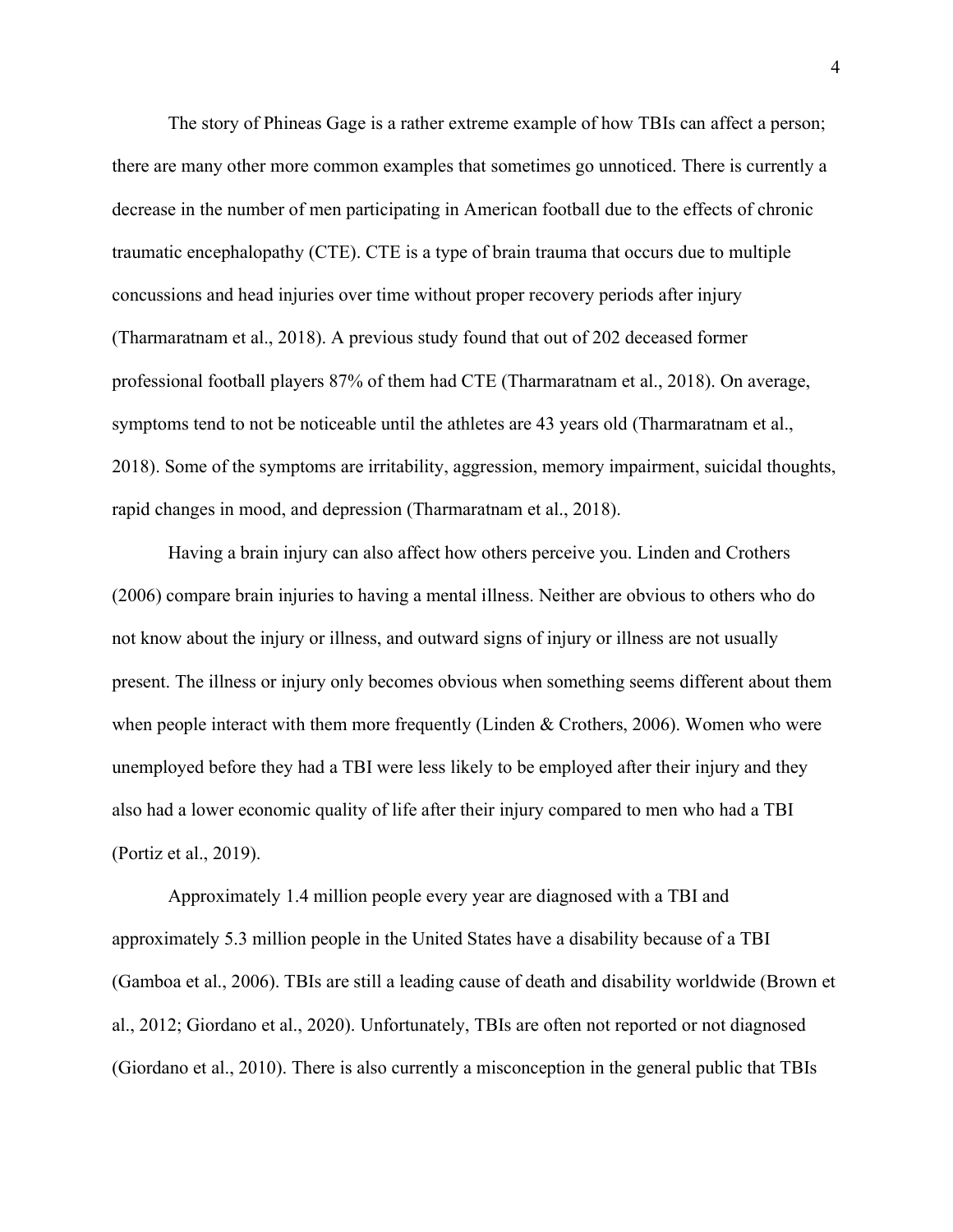are only an issue that young men deal with. Men do have more TBIs than women; however, women still make up about one fourth to one third of the number of incidences (Farace  $\&$  Alves, 2000). This is only true; however, from puberty to middle age and the number of incidences is approximately the same for women and men throughout childhood and in older adults (Farace  $\&$ Alves, 2000).

# **Neuroplasticity**

Neuroplasticity is the brain's ability to adapt and change primarily through learning or after a brain injury (Demarin et al, 2014). Neuroplasticity can be adaptive when function is gained but it can also be maladaptive when there is loss of function (Cramer et al., 2011). Neuroplasticity can be observed in a wide variety of brain diseases as well as normal aging and health (Cramer et al., 2011).

Originally it was believed that the brain was stagnant and did not change. What you were born with is what you would live with and die with. In 1923, Karl Lashley found that the motor area of the brain in monkeys had considerable changes after a month due to the different types of motor tasks the monkeys had to perform (Kaczmarek, 2020). However, these findings were ignored as well as any other findings that pointed to the brain being able to change. Later in 1983, Merzenich and colleagues observed changes in cortical somatosensory fields (Kaczmarek, 2020). This finding was also met with opposition however in 1984 Merzenich conducted a study by amputating a monkey's finger and then recorded the electrical activity in the monkey's somatosensory area (Kaczmarek, 2020). He found that cortical representation of the amputated finger was redirected to the remaining digits (Kaczmarek, 2020). Since this study, many studies have investigated neuroplasticity and how the brain can adapt and change.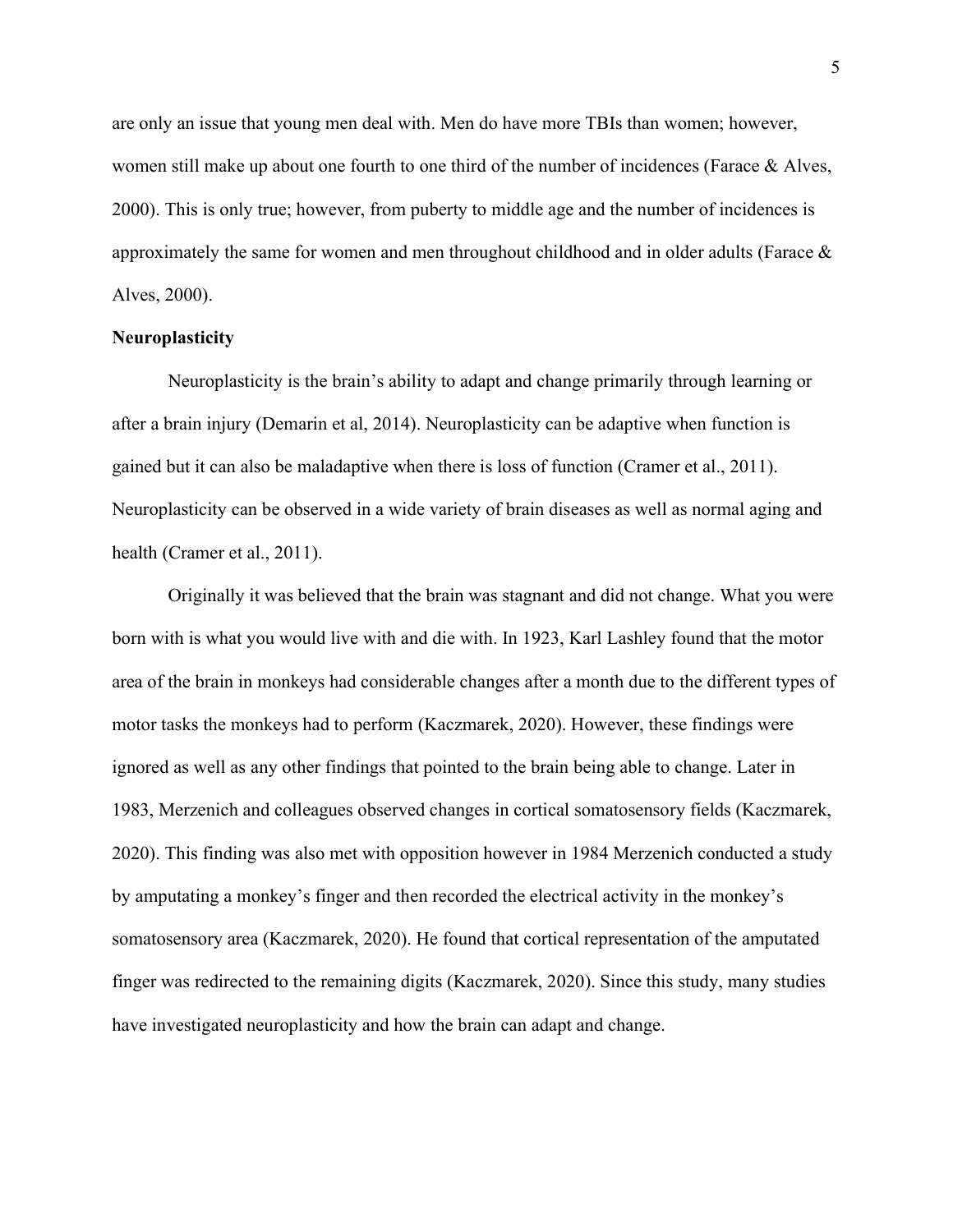Neuroplasticity can not only be observed in brain injuries but also in a person's behavior. A person's brain can be affected by what they do and their environment. A study by Maguire et al. (2000) found that there was a difference between the hippocampi of taxi drivers and non-taxi drivers. The taxi drivers had larger posterior hippocampi and there was a positive correlation with the size of the hippocampus and the length of time they were a taxi driver (Maguire et al., 2000). This suggests that taxi drivers have better navigation related structures in their brains and that they do improve and change as they work longer as a taxi driver.

Very little research has investigated individual differences in neuroplasticity. It is widely observed that the brain is most plastic during childhood and then the plasticity decreases with age. However, very little is known if people have higher plasticity compared to others due to gender, the environment they grew up in, genetics, or the activities they participate in.

# Difference Between Women and Men

There is a substantial amount of research that points to neural differences between the sexes; however, a conclusive answer based on the structure and function of the brain has not been found for these differences (Eliot, 2013). Other research suggests the outcomes are not very different between women and men and that sex-difference research has a history of studies having weak statistical power and a misinterpretation of the results as well as other errors that lead to a deceptive understanding of sex-differences (Eliot, 2019). There is also publication bias because many studies that did not find a significant difference between women and men are not published leading to the idea that there is a difference when there may not be (Eliot, 2019).The term neurosexism has become popular to explain this idea that there are strict differences between the female and male brain, and this leads to a bias in how studies are conducted, and how results are interpreted. This information is then absorbed by the media and can have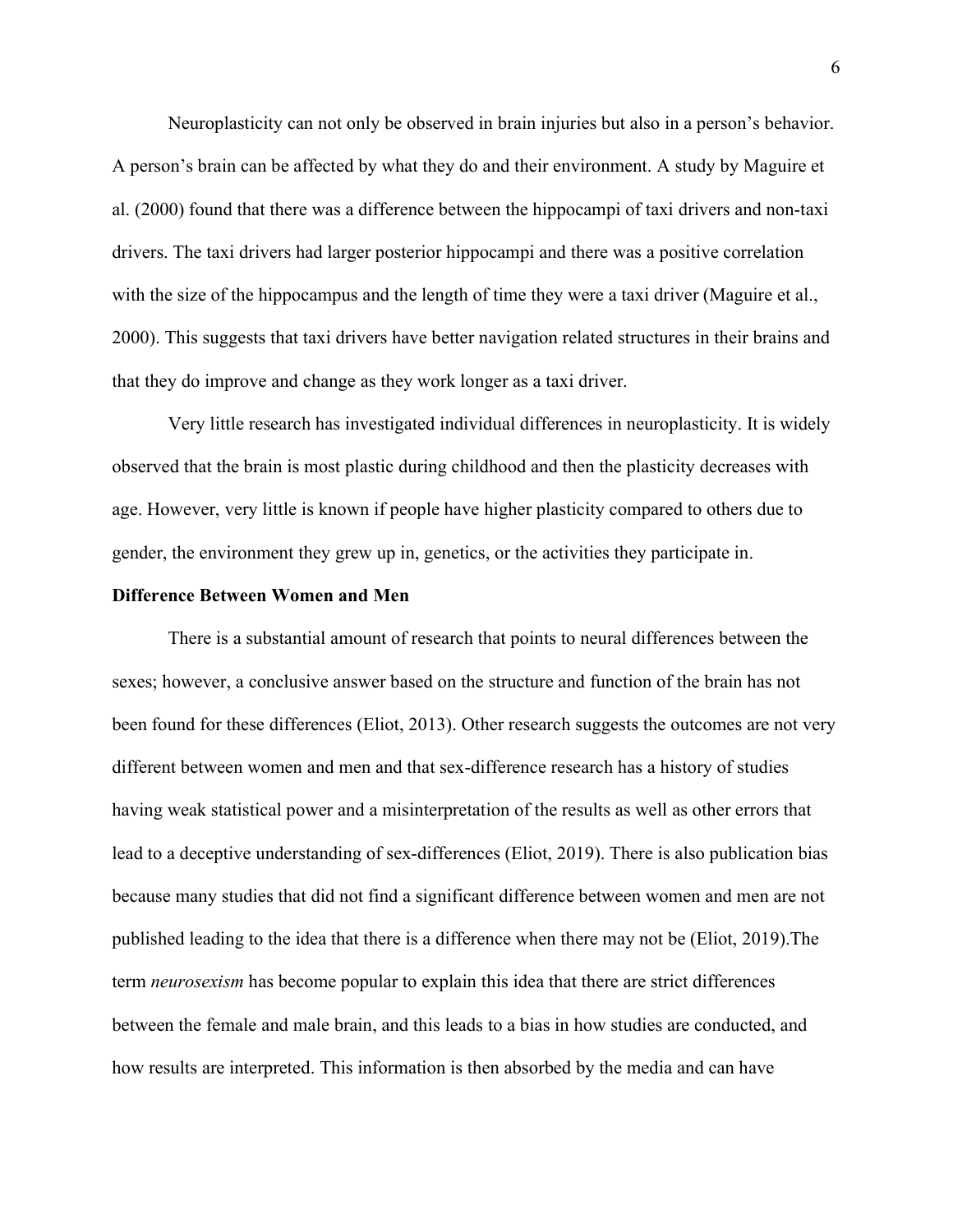detrimental effects on our understanding of the complexity of gender differences (Fine, 2013). Fine (2013) did an analysis of functional magnetic resonance imaging (fMRI) research that investigated sex differences and found that the current literature is biased to show that there are sex differences in the brain that are fixed and unchanging because of false-positive claims, interpretations based on stereotypes, and lack of attention to the possibility of plasticity in the brain and mind.

There is a large-scale debate about the extent of neural differences between men and women and previous studies are divided on which sex has the worst outcome after TBI (Giordano et al., 2020). Farace and Alves (2000) found that in 85% of their measures, women scored worse than men after a TBI; however, the clinical opinion at the time was that men tend to have a worse outcome than women.

#### Current Study

The current study is a meta-analysis of the differences in neuroplasticity between women and men after a TBI. Research on the differences in neuroplasticity between men and women is relatively new and few studies have reported outcome variables by gender after TBIs (Farace  $\&$ Alves, 2000). Based on the findings from a meta-analysis done by Farace and Alves (2000) we hypothesized that women would have a worse outcome than men after a TBI. Learning more about these differences can give scientists and clinicians more information on how to better treat people with brain injuries as well as a better idea of whether there are sex-differences in how plastic the brain is.

# Method

# Literature Search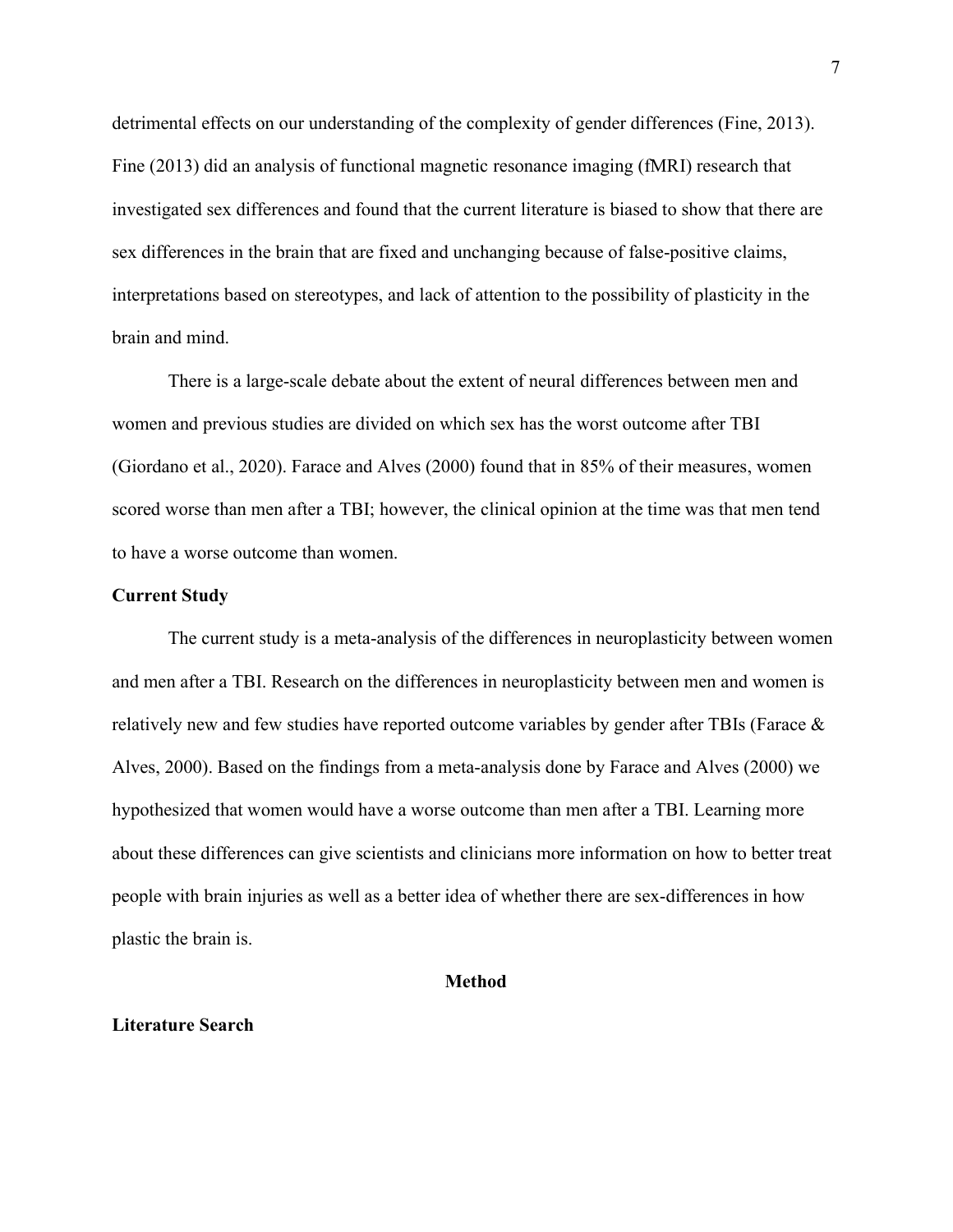A literature search was conducted by using PsycINFO and manual search. Search terms were combinations of Human Sex Differences, Traumatic Brain Injury, Human Females, and Health Outcomes. There were 382 hits for the search after duplicates were removed. Because of a lack of time, a search for unpublished data was not conducted, nor was a search through conference programs, but ideally, this data would also have been included. The sample size, mean, standard deviation, outcome variable, outcome measure, sex of the participants, and sample characteristics were recorded for each article. See Table 1 for further details on each article.

# Inclusion and Exclusion Criteria

To be included in the current study, the studies would have to specify the sex of the participants, include an outcome variable, and the participants will have to have had a traumatic brain injury. Studies also had to separately report the means and standard deviations for both the female and male participants. There were no restrictions on the severity of the injury. The outcome variables had to be measured after the TBI and have at least three different samples of participants in order to be included in the current study. There were no criteria on when the dates of the studies were published. Studies did not have to include both female and male participants however all of the studies that were included did happen to do this.

# Outcome Measures

Trails A and B and the WCST have been found not to have a difference in scores based on gender (Tombaugh, 2004; Shan et al., 2008). Some studies have found gender differences in performance on the grooved pegboard; however, other studies have found that differences in gender did not affect the participants' performance (Lafayette Instrument Company, 2015). Trails A and B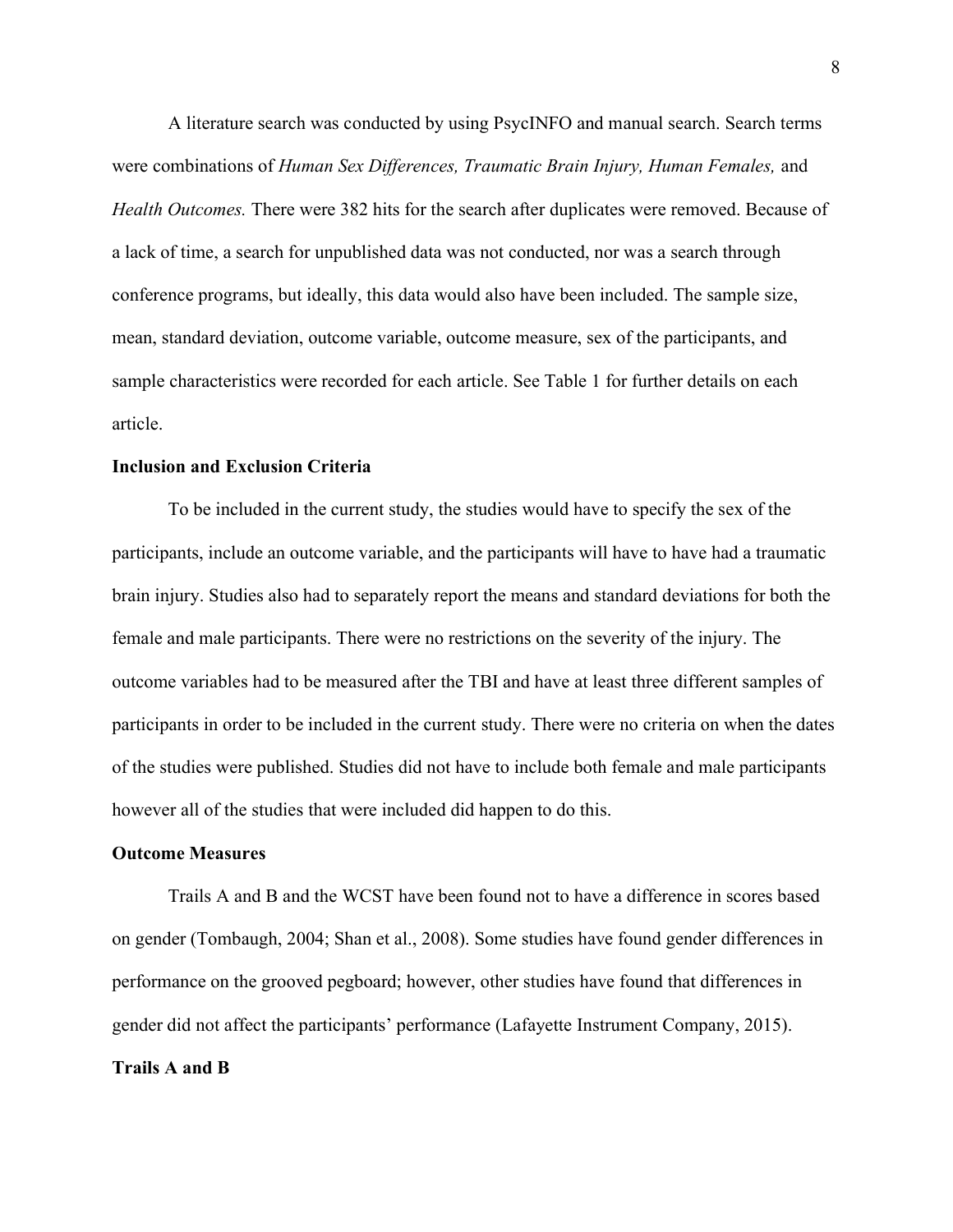The Trail Making Test (TMT) was originally part of an individual test battery for the army in 1944 and was later added into the Halstead-Reitan Battery (Tombaugh, 2003). The TMT is split into two parts (A and B). Both parts have 25 circles separated on the paper. In trails A, the circles are labeled 1-25 and the participants have to draw a line to connect the numbers in order from 1 to 25. In trails B, the circles are labeled with numbers (1-13) and letters (A-L) and the participants have to draw a line that alternates between numbers and letters (1-A-2-B-3-C, etc.). The participants are timed during these tasks and any errors are pointed out and the patients must correct the error before moving on. Higher times indicate scoring worse. On average, trails A takes 29 seconds with anything over 78 seconds indicating impairment and trails B takes generally 75 seconds with anything over 273 seconds indicating impairment. Trails A measures attention and Trails B measures mental flexibility as it requires the ability to alternate between different types of stimuli (Salthouse, 2011; Salthouse et al., 2000).

#### Wisconsin Card Sorting Test

The Wisconsin Card Sorting Test (WCST; Grant & Berg, 1948) is used as a measure for executive functioning. The participants are given four reference cards with differing stimuli color (red, blue, green, or yellow), shape (triangle, circle, square, cross), and number (1, 2, 3, or 4). Participants then have to match cards to the reference cards and are not given instructions on how they need to be matched and are only told if they are correct or incorrect. In this study the preservative responses were used. Preservative error is when participants continue to use the same response strategy after there is a rule switch. This is due to the error in inhibiting a dominant response. The greater the score the more errors were performed and thus a worse outcome.

#### Glasgow Coma Scale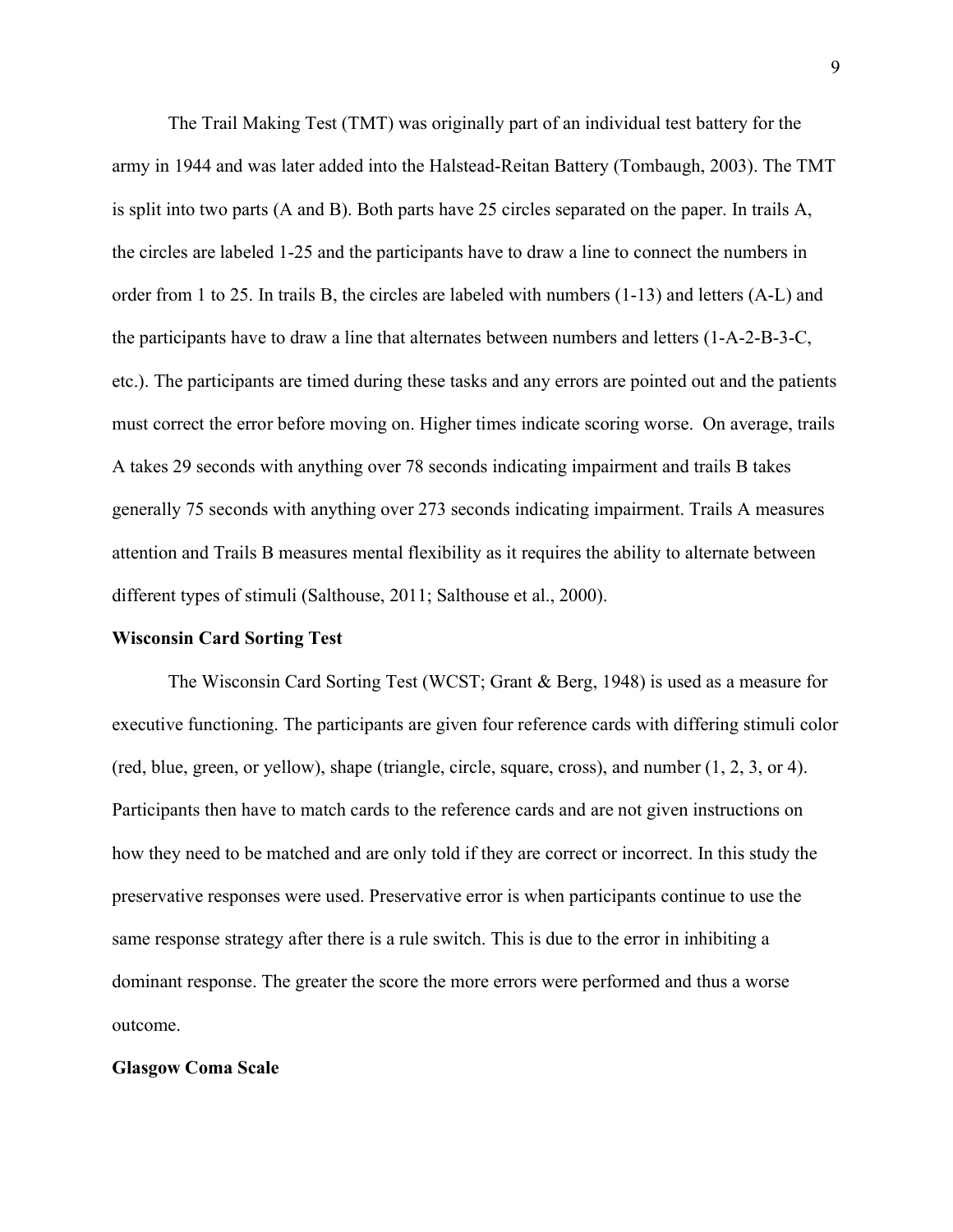The Glasgow Coma Scale (GCS) was first published by Teasdale and Jennett in 1974 in order to have a way to measure TBI severity (Savitsky et al., 2016). The GCS measures responsiveness of motor functioning, eye movement, and verbal response or the level of consciousness of a patient (Savitsky et al., 2016). See Table 2 for the criterion and the points given based on the response. The more responsive the patient the higher the GCS score will be and the less severe the injury is classified. The GCS then categorizes the patient by severity with mild scoring between 14-15, moderate between 9-13, and severe 3-8 (Savitsky et al., 2016). The GCS has a high level of inter-observer reliability for trauma patients (Savitsky et al., 2016).

# Grooved Pegboard

The Grooved Pegboard (GPB; Lafayette Instrument Company, 2015) measures motor functioning. The pegboard has multiple holes with different shapes and the participants are instructed to move pegs into the holes that match their shape. Only one peg can be picked up at a time and the test starts by just using the participant's dominant hand and is completed again with their non-dominant hand. The length of time it takes the participant to place all of the pegs is recorded and the longer the time the worse the score.

#### **Results**

 The current study used a random-effects model because it is assumed that the true effect is different across studies. This is due to the fact that there are different populations of people, and it is extremely unlikely that the true effect would be the same for all of the studies included. See Table 3 for further information regarding the results of the meta-analysis.

#### Executive Functioning

Two studies (k) were used for the WCST with 5 different samples. The total  $N = 1,333$  with 341 being females. Between women and men there was a  $MD = 2.11$  with a 95% confidence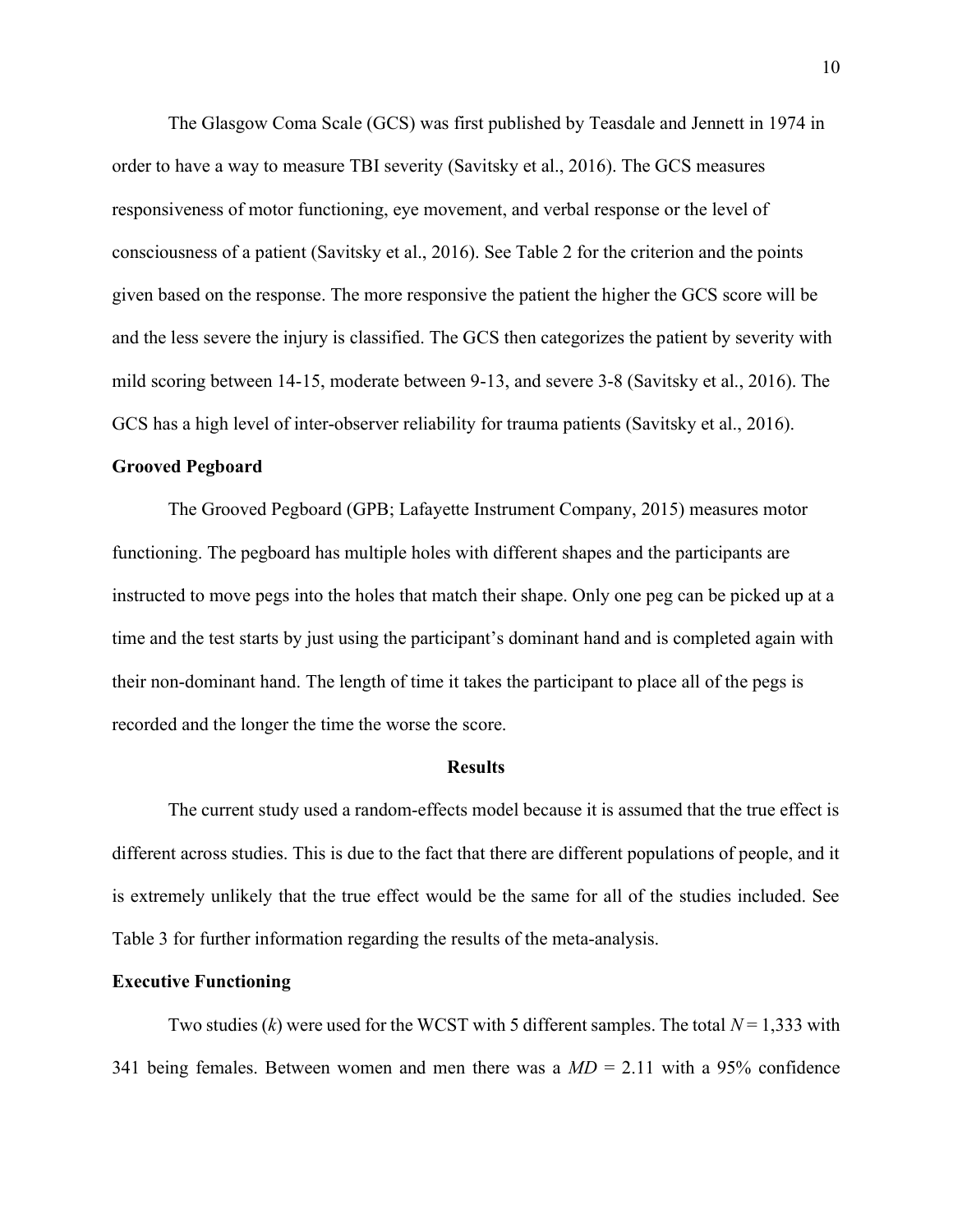interval of -3.90 to -.32. There was a significant difference between women and men ( $p = .021$ ) with men ( $M = 41.01$ ) scoring higher than women ( $M = 35.20$ ). A chi-squared test of independence was conducted to examine heterogeneity.  $Q(df) = 3.037$  (4) with  $p = .55$  indicating that there is not a significant difference in heterogeneity therefore there is little variation in the study outcomes between the studies. The level of heterogeneity was low  $(I^2 = 0.00)$  meaning <1% of the total variation across the studies was due to real heterogeneity and not due to chance. This indicates that there is potentially a common effect size that is representative of the true effect found in the population.

# Attention

Four studies (k) were used for Trails A with 7 different samples and the total  $N = 1,922$ with 513 being females. Between women and men there was a  $MD = 1.01$  with a 95% confidence interval of -1.70 to -.32. There was a significant difference between women and men ( $p = .004$ ) with men ( $M = 58.03$ ) scoring higher than women ( $M = 52.42$ ). A chi-squared test of independence was conducted to examine heterogeneity.  $Q(df) = 9.246$  (6) with  $p = .16$  indicating that there is not a significant difference in heterogeneity therefore there is little variation in the study outcomes between the studies. The level of heterogeneity was moderate ( $I^2 = 35.107$ ) meaning 35.107% of the total variation across the studies was due to real heterogeneity and not due to chance. This indicates that there is potentially a common effect size that is representative of the true effect found in the population.

#### Motor Functioning

Three studies (k) were used for GPB with 6 different samples and the total  $N = 1,671$  with 406 being females. Between women and men there was a  $MD = .56$  with a 95% confidence interval of -1.39 to .27. There was not a significant difference between women and men ( $p = .185$ ). A chi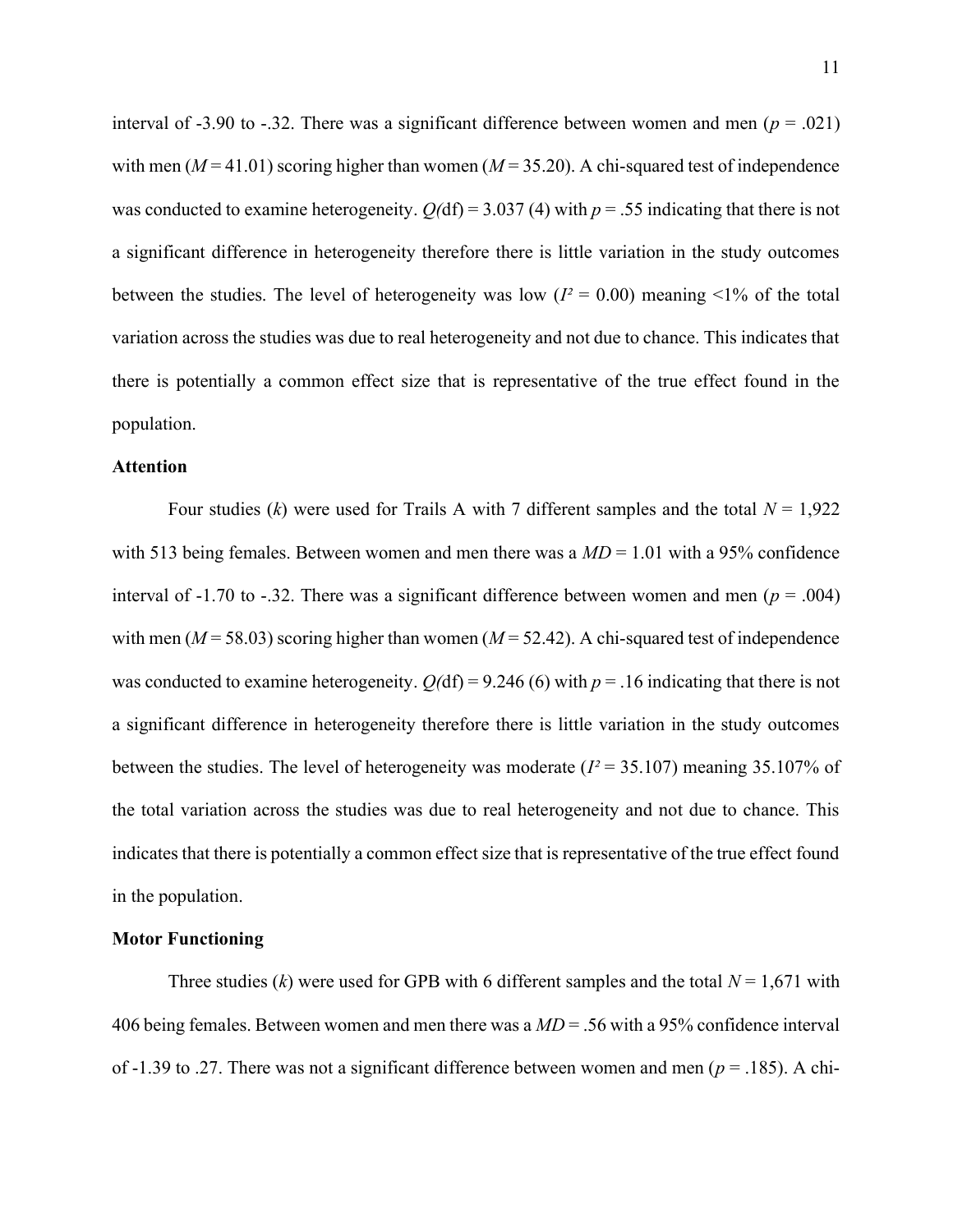squared test of independence was conducted to examine heterogeneity.  $O(df) = 5.133$  (5) with  $p =$ .40 indicating that there is not a significant difference in heterogeneity therefore there is little variation in the study outcomes between the studies. The level of heterogeneity was low  $(I^2 =$ 2.586) meaning 2.586% of the total variation across the studies was due to real heterogeneity and not due to chance. This indicates that there is potentially a common effect size that is representative of the true effect found in the population.

# Level of Consciousness

Four studies (k) were used for GCS with 4 different samples and the total  $N = 4,237$ . Between women and men there was a  $MD = .09$  with a 95% confidence interval of -.28 to .11. There was not a significant difference between women and men ( $p = 0.379$ ). A chi-squared test of independence was conducted to examine heterogeneity.  $O(df) = 2.257$  (3) with  $p = .52$  indicating there is not a significant difference in heterogeneity therefore there is little variation in the study outcomes between the studies. The level of heterogeneity was low ( $I^2 = 0.00$ ) meaning <1% of the total variation across the studies was due to real heterogeneity and not due to chance. This indicates that there is potentially a common effect size that is representative of the true effect found in the population.

#### Cognitive Flexibility

Five studies (k) were used for Trails B with 8 different samples and the total  $N = 1,835$ . Between women and men there was a  $MD = .98$  with a 95% confidence interval of -1.96 to -.003. There was a significant difference between women and men ( $p = .049$ ) with men ( $M = 129.16$ ) scoring higher than women ( $M = 115.38$  A chi-squared test of independence was conducted to examine heterogeneity.  $Q(df) = 7.535$  (7) with  $p = .38$  indicating there is not a significant difference in heterogeneity therefore there is little variation in the study outcomes between the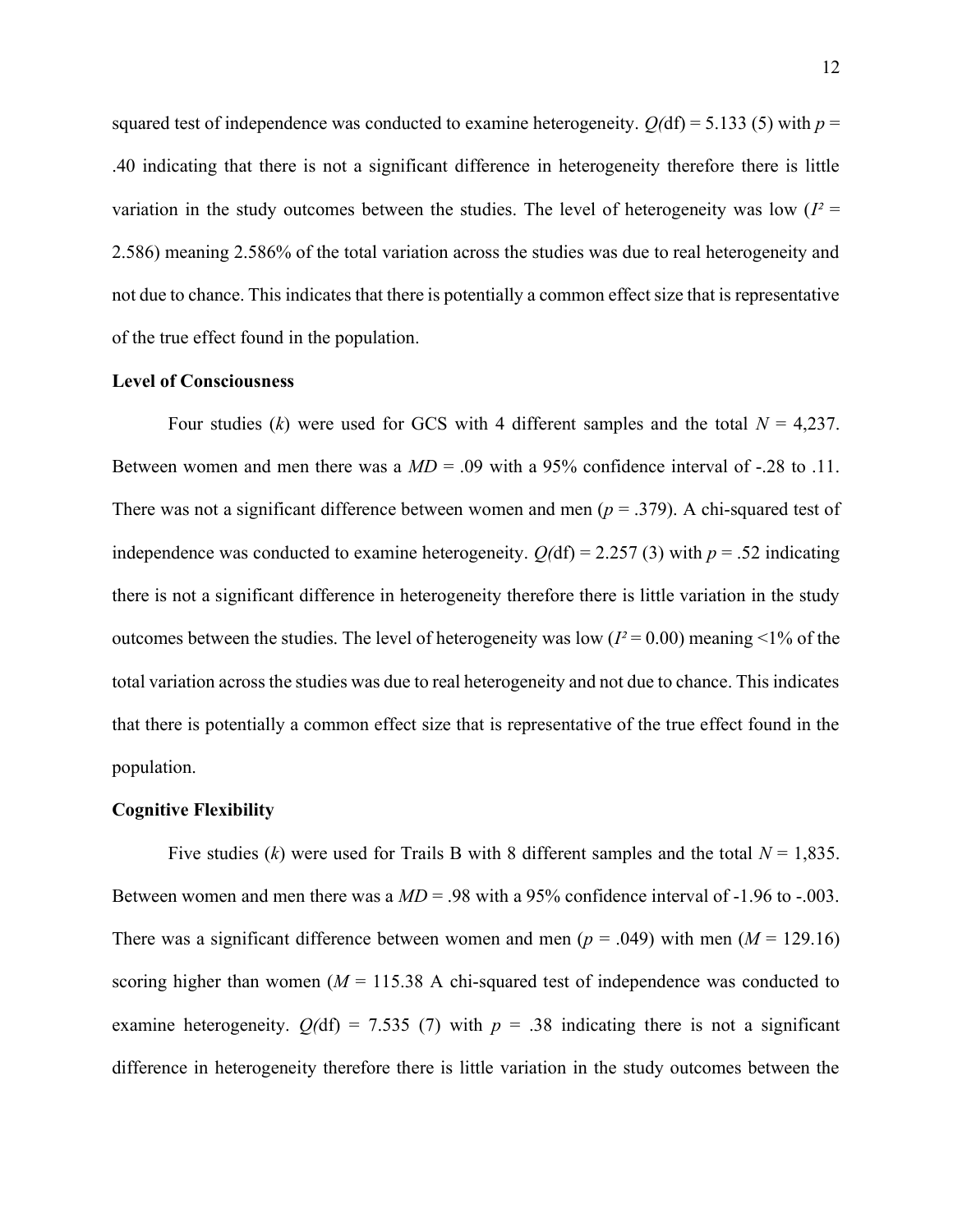studies. The level of heterogeneity was low ( $I^2 = 7.097$ ) meaning 7.097% of the total variation across the studies was due to real heterogeneity and not due to chance. This indicates that there is potentially a common effect size that is representative of the true effect found in the population.

# Publication Bias

Due to the small number of studies, the funnel plots may not be a reliable way to test for publication bias. Publication bias did show up in the funnel plots for any of the relationships however it is hard to determine if this is due to the small number of studies or because there is a lack of publication bias. See Figures 1-5 for the publication bias funnel plots.

# **Discussion**

I expected that women would have scored worse on the outcome measures and would therefore have less neuroplasticity than men. However, men actually scored worse than women on the Wisconsin Card Sorting Test, Trails A, and Trails B reflecting less neuroplasticity for executive functioning, attention, and cognitive flexibility. There was not a significant difference in scores on the Grooved Pegboard and the Glasgow Coma Scale which measured motor functioning and level of consciousness. My findings did contradict the findings of Farace and Alves (2000) however the research investigating gender difference in TBI outcome is very contradictory and there are no large-scale conclusive studies that have been completed thus far due to the lack of research and specifications of gender. The lack of congruency between studies and meta-analyses could be because of the poor research that has been done previously relating to gender differences or due to a lack of research and understanding towards individual differences and neuroplasticity. There is the potential that individual differences in neuroplasticity are due to differences in behavior rather than due to biological differences.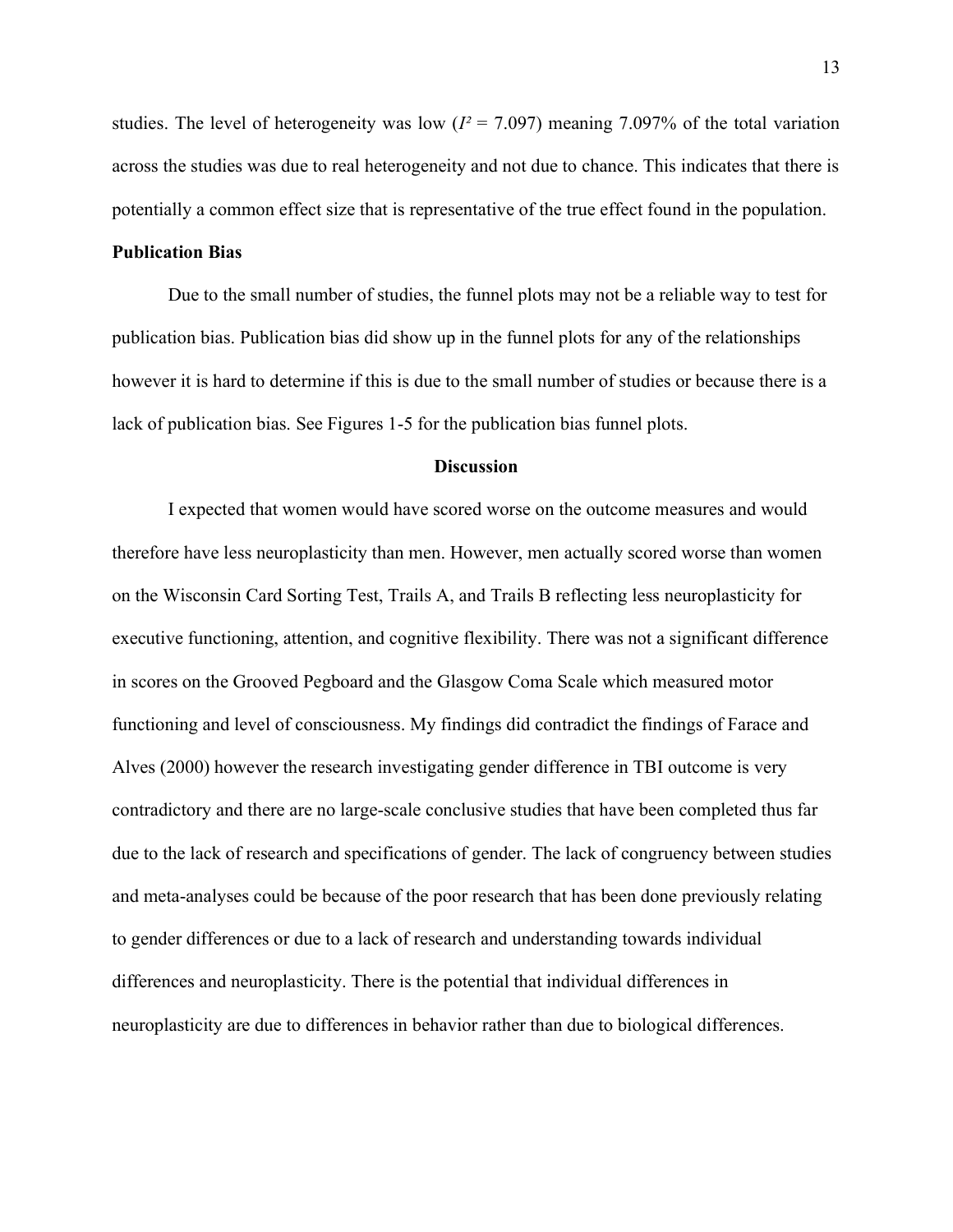This leads into the nature versus nurture debate. How much of the differences in who we are as a person are predetermined by our biology and how much of these differences are because of our environment? Current research investigating individual differences in TBI outcome has a focus on differences in "nature" such as strict biological sex differences however individual differences in outcome may be better understood looking through a lens of "nurture" and how behavior and environment effect the brain.

We change how we behave based on the environment that we are in and the people we are with. This can be seen in the phenomenon called code switching. Code switching is when a person changes how they speak (for example, they may speak formally at work but when they are hanging out with friends, they will use slang and speak informally) when they are around certain people or in a certain environment. This also is reflected in behavior. People will change their behavior based on what situation they are in in order to "fit in with the crowd". This can be seen in the experiment done by Tanner Kent in 2011 where they had confederates stand in an elevator with a participant (Blogspot.com, 2016). In one part of the study, they had the confederates all stand facing the sides of the elevator rather than standing facing the door of the elevator as is typical. The participants would appear confused at first but would change to stand the way the confederates were standing. This study was a replication of a prank that aired on a popular hidden camera show called Candid Camera in 1962 (Blogspot.com, 2016). This prank was based on conformity research done by Asch in the 1950s (Blogspot.com, 2016).

We change how we behave based on what type of person we believe we are and what type of person we need to act like in the given situation. Therefore, stereotypes and preconceived notions about how a man or a woman should behave can impact how we act in certain situations. Our behavior can change our brains like with taxi drivers' brains mentioned previously being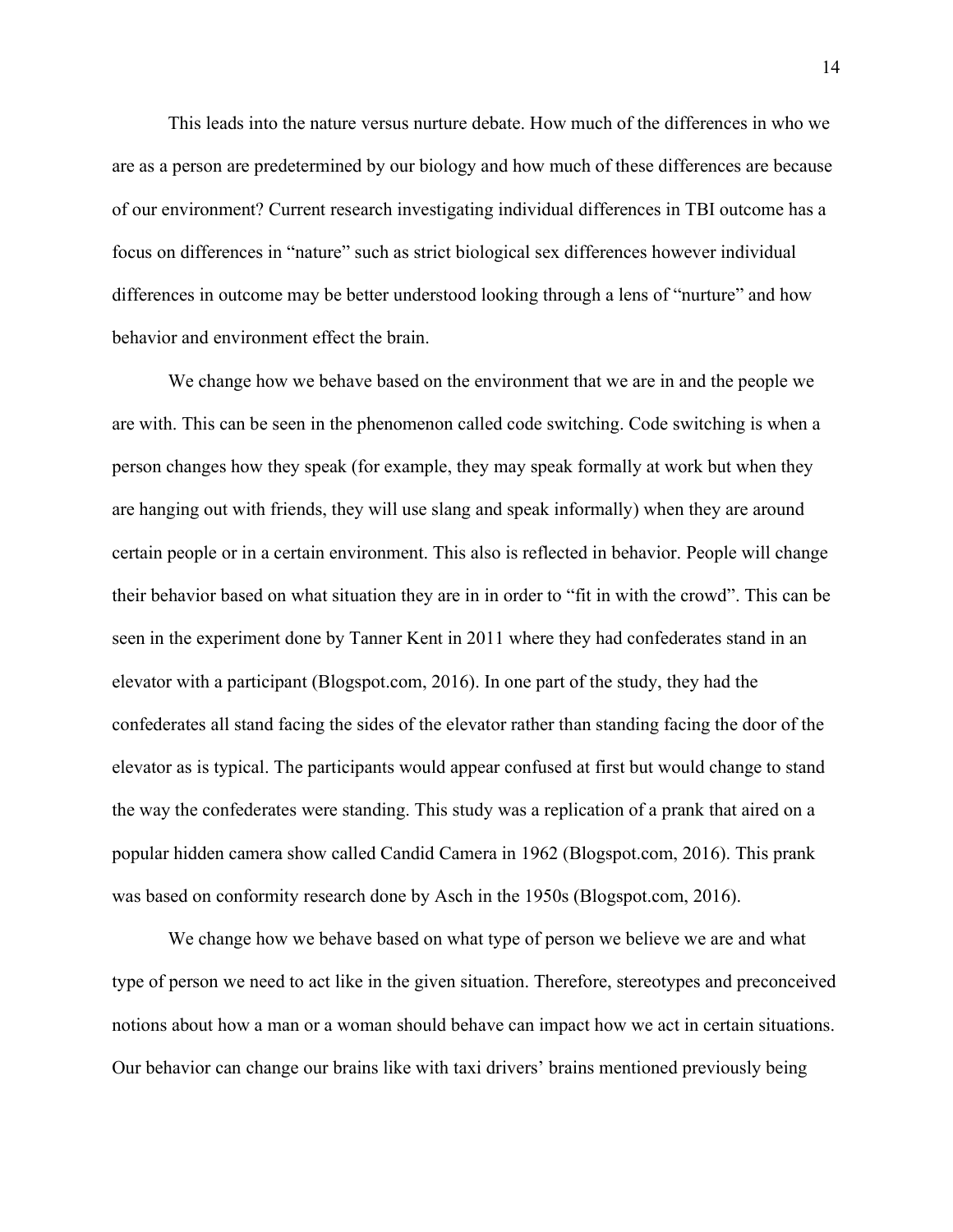different from the average driver's brains. This has also been investigated in learning a second language. Studies investigating the effects of bilingualism and learning another language on neuroplasticity have found results pointing to increasing plasticity in areas of the brain related to language while participants were learning another language (Bubbico et al., 2019). There are differences in our brains because of the regular behaviors we do, and this could ultimately play a factor in how our brains operate and change to accommodate for head injuries.

# **Limitations**

 One limitation of the current study was the small number of articles that were included. Due to time constraints, unpublished data was not included as it would have been difficult to acquire, but ideally unpublished data would have been included to give a more realistic idea of the differences in outcome after TBIs between women and men. Studies in other languages were also not included because of the difficulty in translating. There was also a lack of different databases used to find articles. Because of this some articles could have been missed that would have met the inclusion criteria. Finding more studies through various databases and unpublished data should help combat any potential issues with publication bias as well.

Another limitation to consider is that this study separates gender as women and men, but many people do not identify as women and men. This is a limitation in most gender differences research and could potentially have an effect on what kinds of people are participating in these types of studies and how people are responding to the demographic information related to gender. Future studies looking into gender differences may want to consider investigating the effects of masculinity versus femininity to combat this issue.

#### Future Directions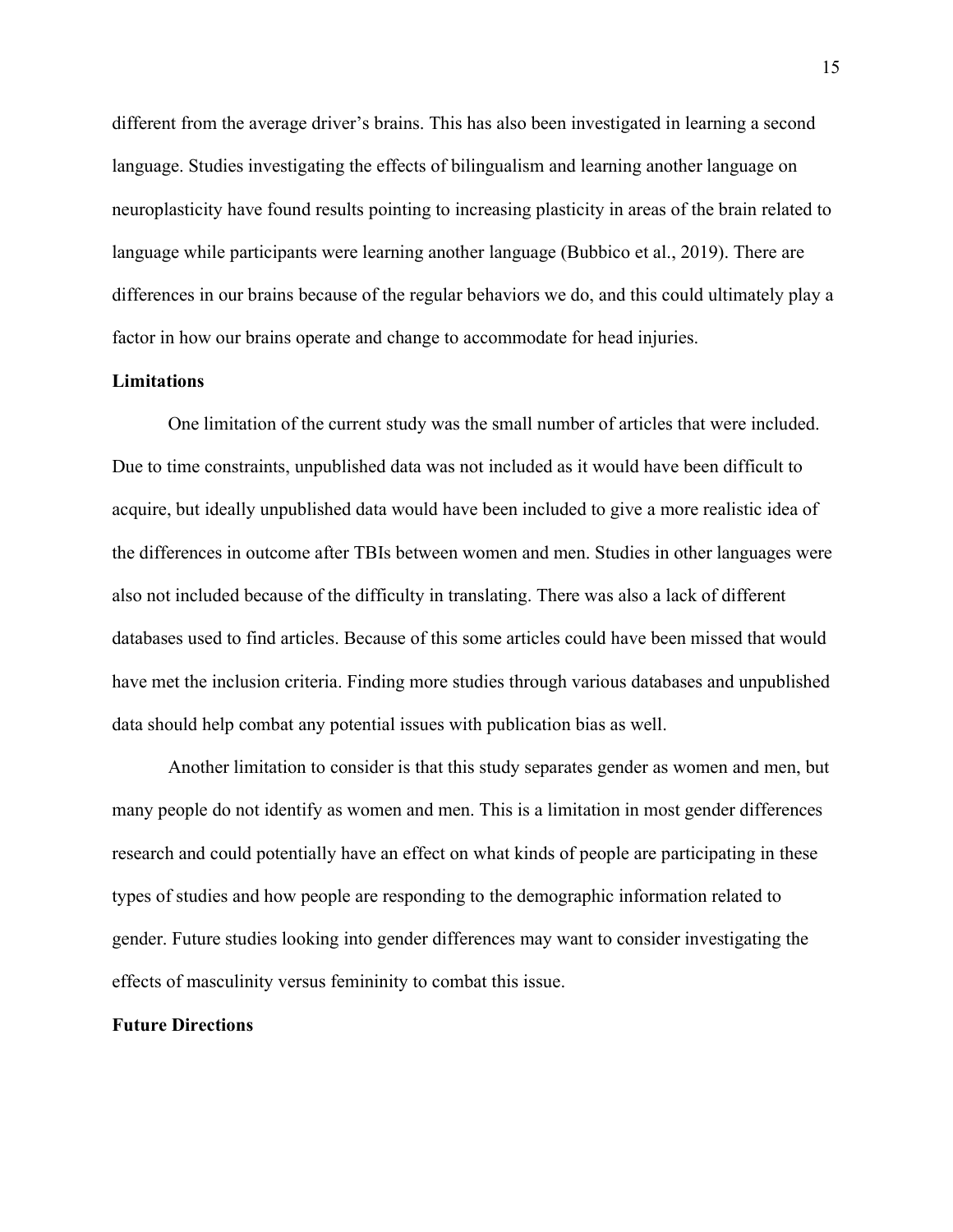A large-scale meta-analysis is necessary to get a better idea on if there is a difference in neuroplasticity between women and men. More research is also necessary to investigate this idea further, and researchers need to report the gender of their participants to help in this endeavor. For future studies, it would be beneficial to include unpublished articles and articles that are in different languages. Searching through conferences programs and more databases will also help in finding more studies that investigate the differences in neuroplasticity between women and men after a TBI. Investigating this relationship through a non-dichotomous lens related to gender could also offer interesting results. Investigating femininity versus masculinity may offer a different perspective on individual differences in neuroplasticity.

 Future studies should also investigate differences in what kinds of people are getting TBIs and how what they do could potentially affect how well they recover afterwards. For example, is the difference really between football players and soccer players rather than female athletes and male athletes? The inconsistencies in previous studies could be due to this rather than there actually being differences between women and men. A more diverse and larger metaanalysis addressing the limitations in the current study would allow for a better understanding of differences in neuroplasticity between women and men after a TBI. Future studies should also consider the impact differences in behavior may have on neuroplasticity over biological individual differences like gender.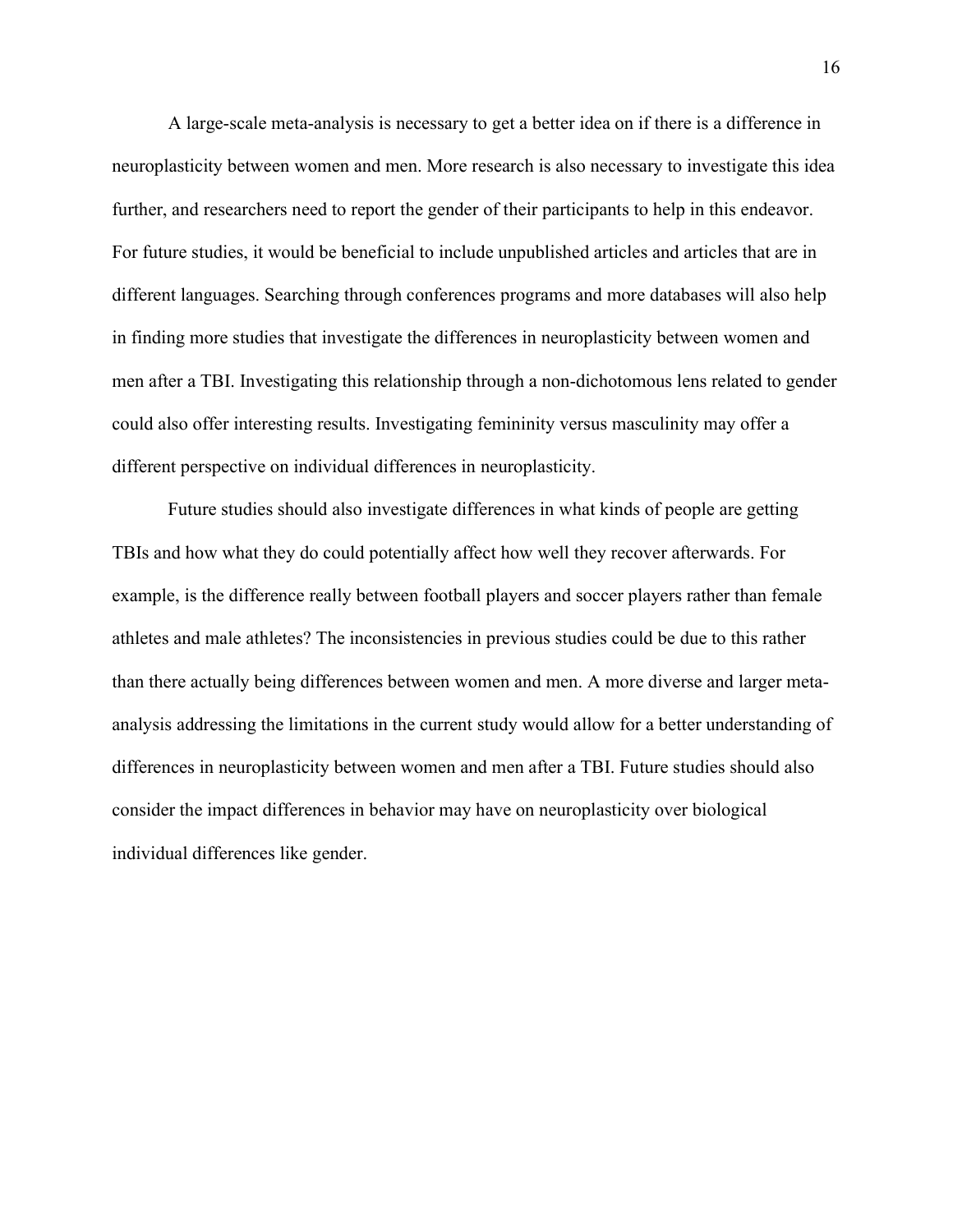# **References**

- \*Bounds, T.A., Schopp, L., Johnstone, B., Unger, C., & Goldman, H. (2003). Gender differences in a sample of vocational rehabilitation clients with TBI. NeuroRehabilitation, 18, 189-196.
- Blogspot.com. (2016). Asch's experiments in an elevator ride. Elevators. Retrieved from http://elevatorsescalators.blogspot.com/2016/10/aschs-experiments-in-elevator-ride.html
- Brown, S.B., Colantonio, A., & Kim, H. (2012). Gender differences in discharge destination among older adults following traumatic brain injury. Health Care for Women International, 33, 896-904.
- Bubbico, G., Chiacchiaretta, P., Parenti, M., Di Marco, M., Panara, V., Sepede, G., Ferretti, A., & Perrucci, M.G. (2019). Effects of second language learning on the plastic aging brain: Functional connectivity, cognitive decline, and reorganization. Frontiers in Neuroscience, 13(423), 1-13.
- Cramer, S. C., Sur, M., Dobkin, B. H., O'Brien, C., Sanger, T. D., Trojanowski, J. Q., Rumsey, J.M., Hicks, R., Cameron, J., Chen, D., Chen, W.G., Cohen, L.G., deCharms, C., Duffy, C.J., Eden, G.F., Fetz, E.E., Filart, R., Freund, M., Grant, S.J., Haber, S., … & Vinogradov, S. (2011). Harnessing neuroplasticity for clinical applications. Brain: A Journal of Neurology, 134(6), 1591-1609.
- Demarin, V., Morović, S., & Béné, R. (2014). Neuroplasticity. Periodicum Biologorum, 116(2), 209-211.
- Eliot, L. (2019). Neurosexism: The myth that men and women have different brains. Nature, 566, 453-454.
- Eliot, L. (2013). Single-sex education and the brain. Sex Roles, 69, 363-381.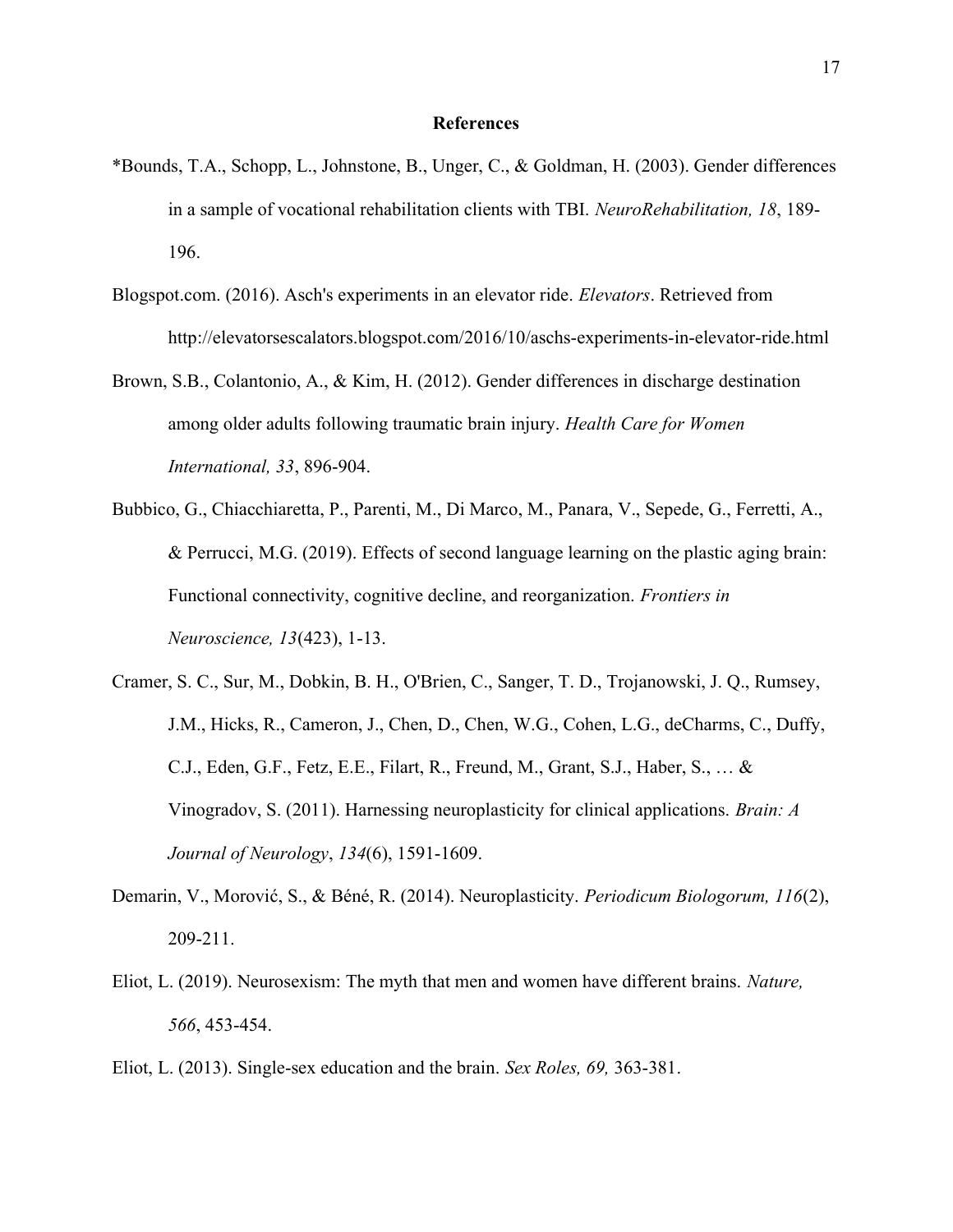- Farce, E., & Alves, W.M. (2000). Do women fare worse? A metaanalysis of gender differences in outcome after traumatic brain injury. Neurosurgical Focus, 8(1), 1-8.
- Fine, C. (2013). Is there neurosexism in functional neuroimagining investigations of sex differences? Neuroethics, 6, 369-409.
- Gamboa Jr, A.M., Holland, G.H., Tierney, J.P., & Gibson, D.S. (2006). American community survey: Earnings and employment for persons with traumatic brain injury. NeuroRehabilitation, 21(4), 327-333.
- Giordano, K.R., Rojas-Valencia, L.M., Bhargava, V., & Lifshitz, J. (2020). Beyond binary: Influence of sex and gender on outcome after traumatic brain injury. Journal of Neurotrauma, 27, 2454-2459.
- Grant, D. A., & Berg, E. A. (1993). Wisconsin card sorting test. Journal of Experimental Psychology, n.p.
- \*Johnson, S.C., Pinkston, J.B., & Blatter, D.D. (1996). Corpus callosum morphology in normal controls and traumatic brain injury: Sex differences, mechanisms of injury, and neuropsychological correlates. Neuropsychology, 10(3), 408-415.
- Kaczmarek, B.L.J. (2020). Current views on neuroplasticity: What is new and what is old? Acta Neuropsychologica, 18(1), 1-14.
- \*Kokkinou, M., Kyprianou, T.C., Kyriakides, E., & Constantinidou, F. (2020). A population study on the epidemiology and outcome of brain injuries in intensive care. NeuroRehabilitation, 47, 143-152.
- Lafayette Instrument Company. (2015). Grooved pegboard test: User's manual. Retrieved from http://www.limef.com/downloads/MAN-32025-forpdf-rev0.pdf.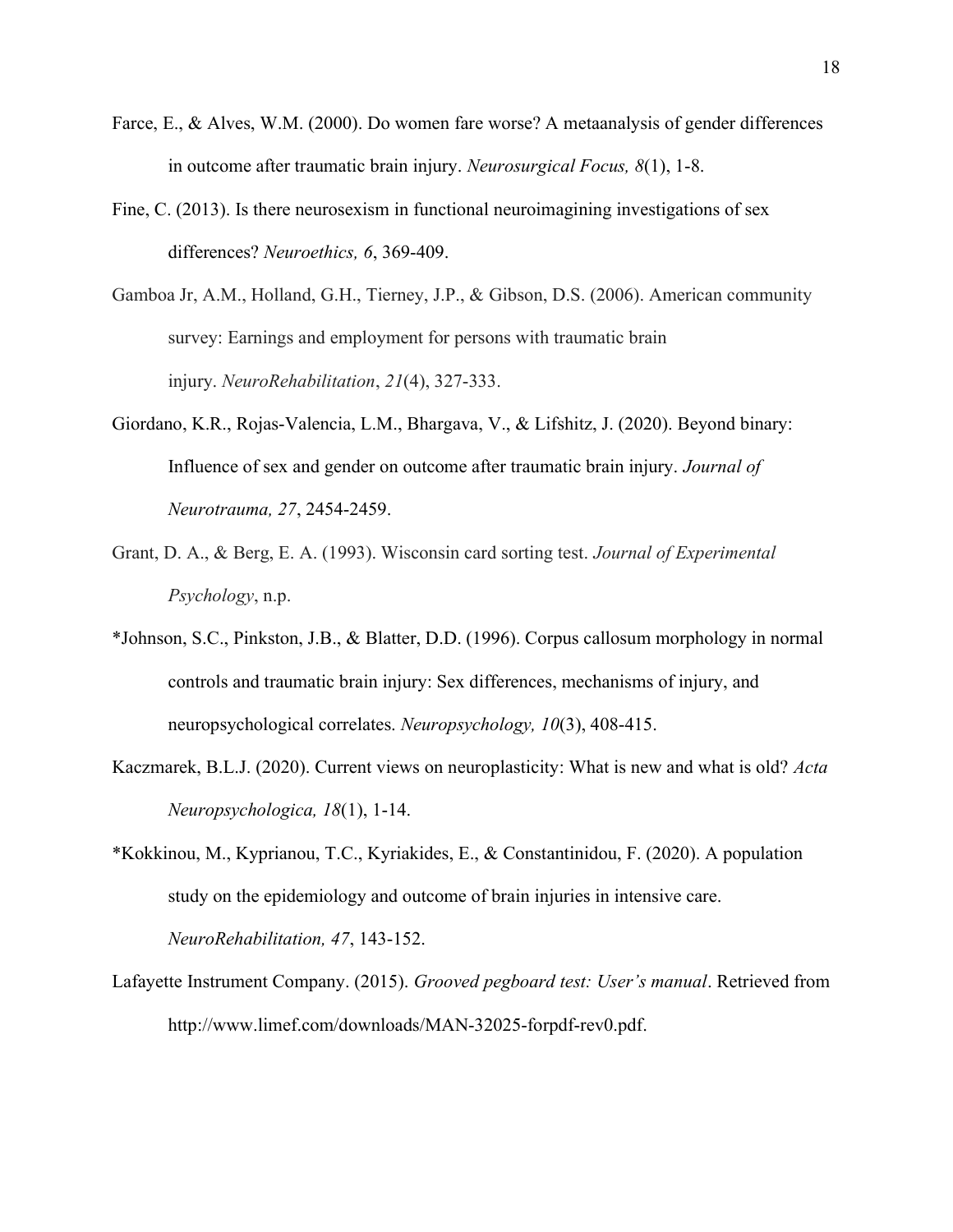- Linden, M.A., & Crothers, I.R. (2006). Violent, caring, unpredictable: Public views on survivors of brain injury. Archives of Clinical Neuropsychology, 21, 763-770.
- \*Liossi, C., & Wood, R.L. (2009). Gender as a moderator of cognitive and affective outcome after traumatic brain injury. The Journal of Neuropsychiatry and Clinical Neuroscience, 21, 43-51.
- Maguire, E.A., Gadian, D.G., Johnsrude, I.S., Good, C.D., Ashburner, J., Frackowiak, R.S.J., & Frith, C.D. (2000). Navigation-related structural change in the hippocampi of taxi drivers. Proceedings of the National Academy of Sciences, 97(8), 4398-4403.
- \*Niemeier, J.P., Marwitz, J.H., Lesher, K., Walker, W.C., & Bushnik, T. (2007). Gender differences in executive functions following traumatic brain injury. Neuropsychological Rehabilitation, 17(3), 293-313.
- \*Niemeier, J.P., Marwitz, J.H., Walker, W.C., Davis, L.C., Bushnik, T., Ripley, D.L., & Ketchum. J.M. (2013). Are there cognitive and neurobehavioural correlates of hormonal neuroprotection for women after TBI? Neuropsychological Rehabilitation, 23(3), 363-382.
- Poritz, J.M., Vos, L., Ngan, E., Leon-Novelo, L., & Sherer, M. (2019). Gender differences in employment and economic quality of life following traumatic brain injury. Rehabilitation Psychology, 64(1), 65-71.
- \*Ratcliff, J.J., Greenspan, A.I., Goldstein, F.C., Stringer, A.Y., Bushnik, T., Hammond, F.M., Novack, T.A., Whyte, J., & Wright, D.W. (2007). Gender and traumatic brain injury: Do the sexes fare differently? Brain Injury, 21(10), 1023-1030.
- Ratini, M. (2022). A visual guide to concussions and brain injuries. WebMD. Retrieved from https://www.webmd.com/brain/ss/slideshow-concussions-brain-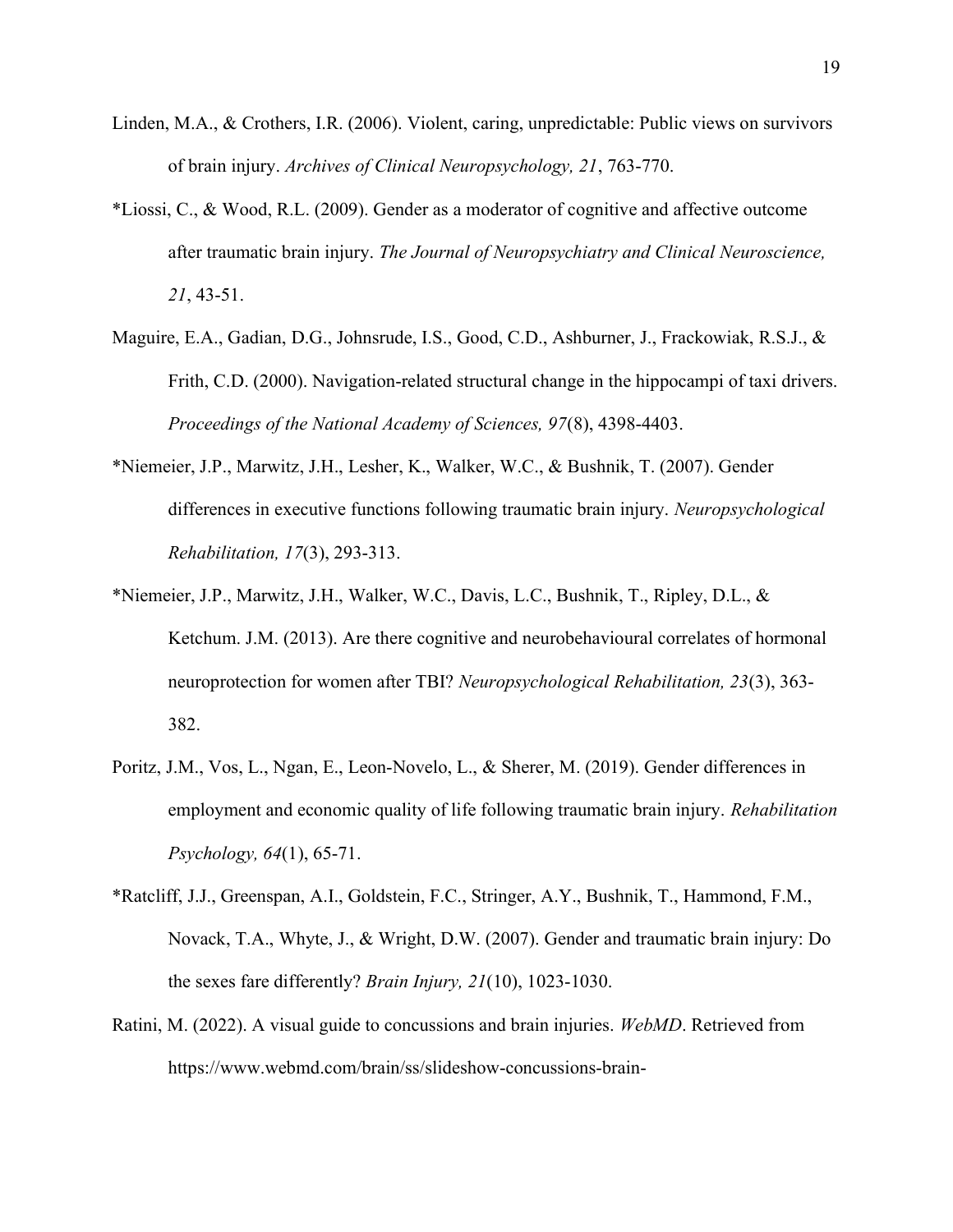injuries#:~:text=How%20Does%20Your%20Brain%20Get%20Hurt%3F&text=A%20har d%20blow%20to%20the,be%20a%20closed%20brain%20injury.

- Ratiu, P., Talos, I.F., Haker, S., Lieberman, D., & Everett, P. (2004). The tale of Phineas Gage, digitally remastered. Journal of Neurotrauma, 21(5), 637-643.
- \*Rigon, A., Turkstra, L., Mutlu, B., & Duff, M. (2016). The female advantage: Sex as a possible protective factor against emotion recognition impairment following traumatic brain injury. Cognitive Affect Behavior Neuroscience, 16, 866-875.
- Salthouse, T.A., Toth, J., Daniels, K., Parks, C., Pak, R., Wolbrette, M., & Hocking, K.J. (2000). Effects of aging on efficiency of task switching in a variant of the trail making test. Neuropsychology, 14(1), 102-111.
- Salthouse, T. A. (2011). What cognitive abilities are involved in trail-making performance? Intelligence, 39(4), 222-232.
- Savitsky, B., Givon, A., Rozenfeld, M., Radomislensky, I., & Peleg, K. (2016). Traumatic brain injury: It is all about definition. Brain Injury, 30(10), 1194-1200.
- Schretlen, D.J., & Shapiro, A.M. (2003). A quantitatice review of the effects of traumatic brain injury on cognitive functioning. International Review of Psychiatry, 15, 341-349.
- Shan, I.K., Chen, Y.S., Lee, Y.C., & Su, T.P. (2008). Adult normative data of the Wisconsin card sorting test in Taiwan. Journal of the Chinese Medical Association, 71(10), 517-522.
- Tharmaratnam, T., Iskandar, M. A., Tabobondung, T. C., Tobbia, I., Gopee-Ramanan, P., & Tabobondung, T. A. (2018). Chronic traumatic encephalopathy in professional American football players: where are we now?. Frontiers in neurology, 9, 445.
- Tombaugh, T.N. (2004). Trail making test A and B: Normative data stratified by age and education. Archives of Clinical Neuropsychology, 19, 203-214.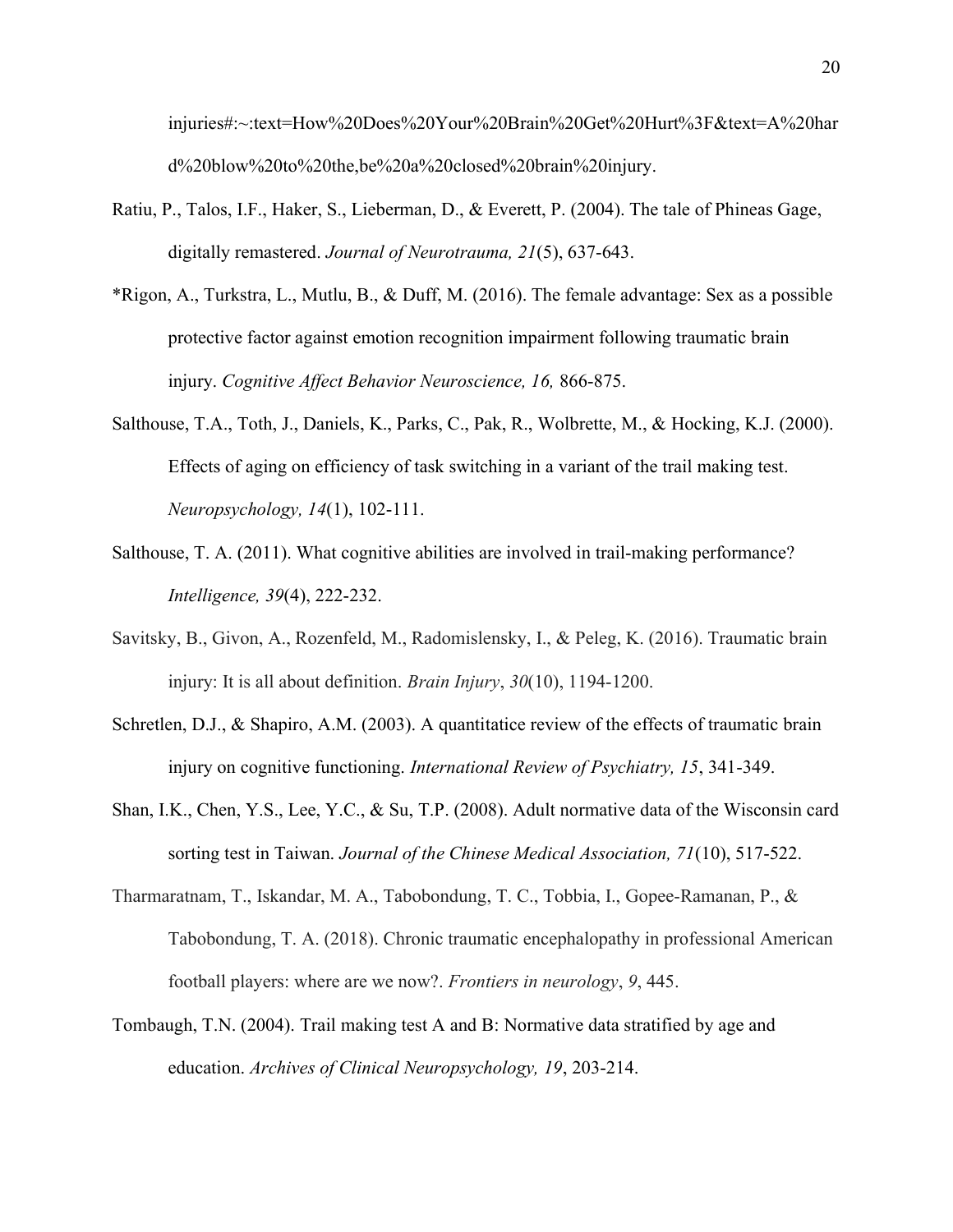Yousuf, K. (2021). Glasgow Coma Scale (GCS): How to assess GCS. Geeky Medics. Retrieved from https://geekymedics.com/glasgow-coma-scale-gcs/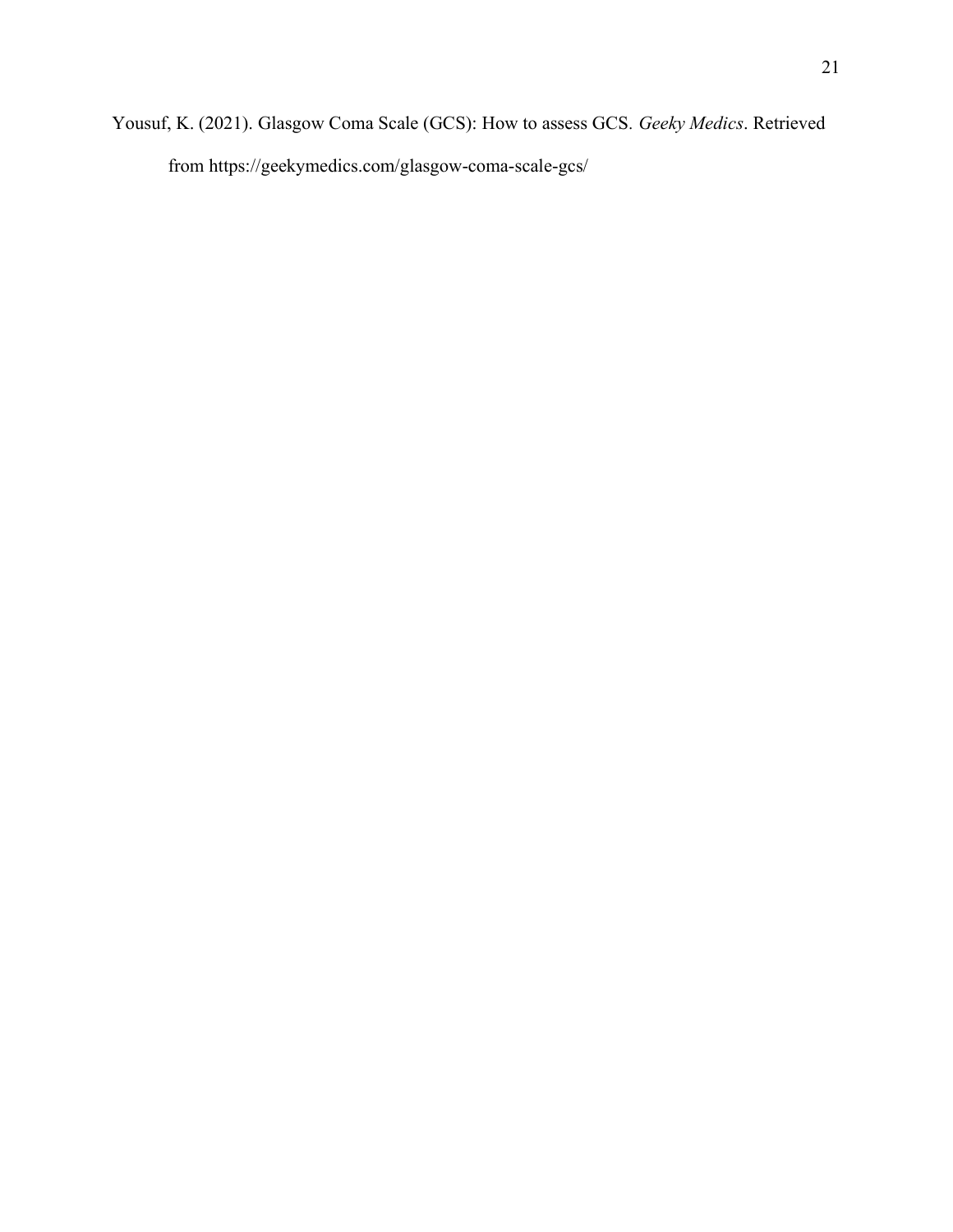|                        |                   | Outcome           | Outcome     |                                                 |  |  |
|------------------------|-------------------|-------------------|-------------|-------------------------------------------------|--|--|
| Study                  | $\mathbf N$       | variables         | measure     | Sample characteristics                          |  |  |
| Bounds et al. (2003)   | $F = 23$          | Attn, Cog Fl, MF  | Tr A, Tr B, | Missouri residents who                          |  |  |
|                        | $M=55$            |                   | <b>GPB</b>  | were provided services                          |  |  |
|                        |                   |                   |             | by the Missouri Division                        |  |  |
|                        |                   |                   |             | of Vocational                                   |  |  |
|                        |                   |                   |             | Rehabilitation                                  |  |  |
| Johnson et al. (1996)  | $F=66$            | LoC               | GCS         | From the TBI research                           |  |  |
|                        | $M=31$            |                   |             | program at a Level I                            |  |  |
|                        |                   |                   |             | trauma center (LDS                              |  |  |
|                        |                   |                   |             | Hospital, Salt Lake City,                       |  |  |
|                        |                   |                   |             | Utah)                                           |  |  |
| Kokkinou et al. (2020) | $F=40$<br>$M=163$ | LoC               | GCS         | Adult patients who spoke                        |  |  |
|                        |                   |                   |             | Greek or English with<br>moderate-to-severe TBI |  |  |
|                        |                   |                   |             | admitted int eh ICU                             |  |  |
|                        |                   |                   |             | during the target period                        |  |  |
| Liossi & Wood $(2009)$ | $F=75$            | LoC, Attn, Cog Fl | GCS, Tr A,  | Patients referred between                       |  |  |
|                        | $M = 75$          |                   | Tr B        | Jan. 2001 and Dec. 2004                         |  |  |
|                        |                   |                   |             | to Swansea University                           |  |  |
|                        |                   |                   |             | Head Injury Clinic                              |  |  |
| Niemeier et al. (2007) | $F=1023$          | LoC               | GCS         | Rehabilitation inpatients                       |  |  |
|                        | $M = 2764$        |                   |             | between the ages of 18                          |  |  |
|                        |                   |                   |             | and 49 with TBI admitted                        |  |  |
|                        |                   |                   |             | to level I trauma centers                       |  |  |
|                        |                   |                   |             | between 1989 and 2002                           |  |  |
| Niemeier et al. (2013) | $F = 315$         | Attn, Cog Fl, MF, | Tr A, Tr B, | Rehabilitation inpatients                       |  |  |
|                        | $M = 1054$        | <b>Exec Func</b>  | GPB, WCST   | between the ages of 18                          |  |  |
|                        |                   |                   |             | and 49 with TBI admitted                        |  |  |
|                        |                   |                   |             | to level I trauma centers                       |  |  |
|                        |                   |                   |             | between 1989 and 2002                           |  |  |
| Ratcliff et al. (2007) | $F=100$           | Attn, Cog Fl, MF, | Tr A, Tr B, | Patients from the TBI                           |  |  |
|                        | $M = 225$         | Exec Func         | GPB, WCST   | Model Systems of Care                           |  |  |
|                        |                   |                   |             | <b>National Database</b>                        |  |  |
|                        |                   |                   |             | (TIBMS) between 1990                            |  |  |
| Rigon et al. (2016)    | $F=25$            | Cog Fl            | Tr B        | and 2002<br>Patients were recruited             |  |  |
|                        | $M=28$            |                   |             | through ads and brain                           |  |  |
|                        |                   |                   |             | injury units in Iowa City,                      |  |  |
|                        |                   |                   |             | IA and Madison, WI                              |  |  |

Table 1 Summary of studies included in meta-analysis

Note.  $F =$  Females,  $M =$  Males,  $LoC =$  Level of Consciousness,  $MF =$  Motor Functioning, Attn = Attention, Cog Fl = Cognitive Flexibility, Exec Func = Executive Functioning, Tr A = Trails A, Tr B = Trails B, GCS = Glasgow Coma Scale, GPB = Grooved Pegboard, WCST = Wisconsin Card Sorting Test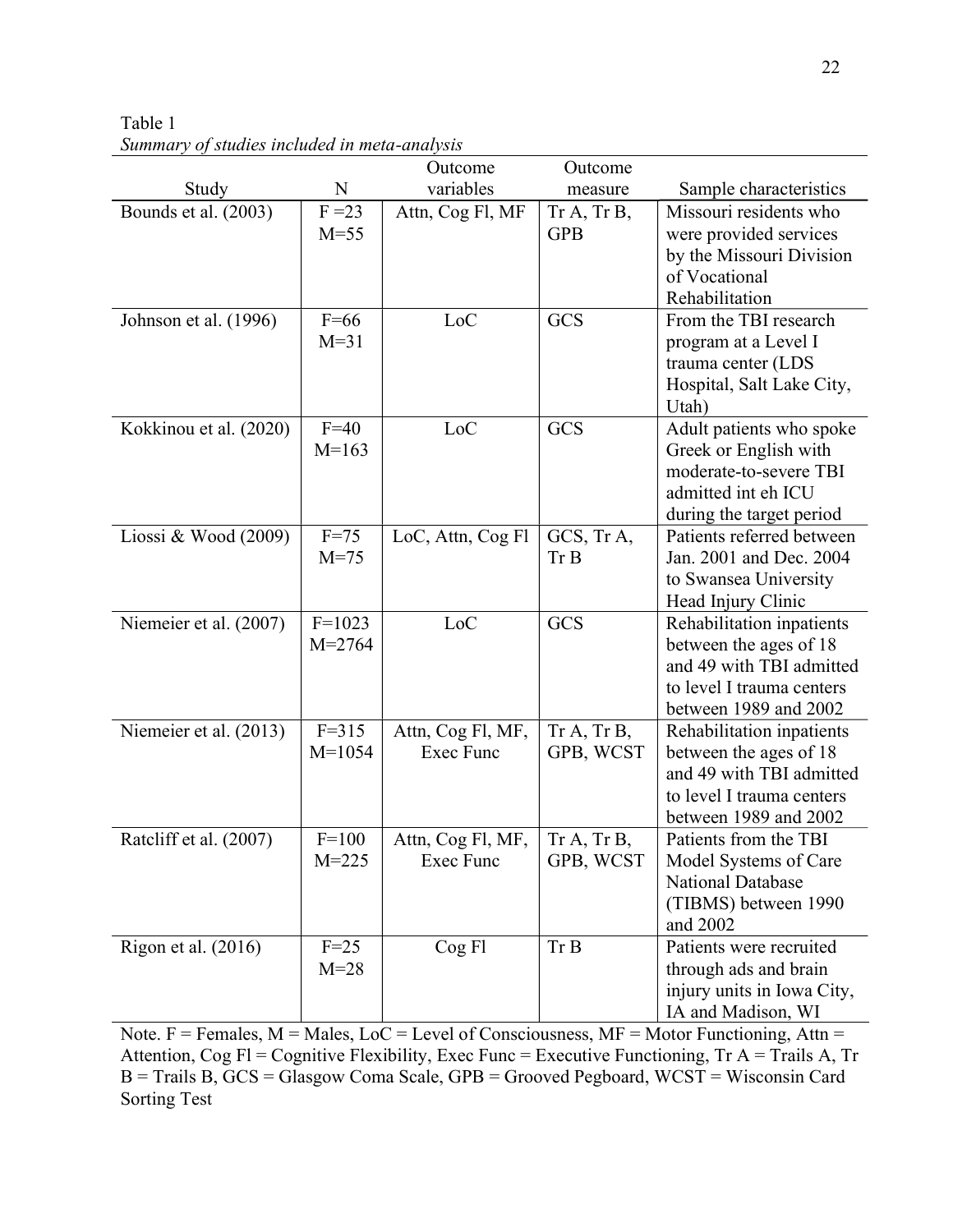Table 2

GCS Criterion and Points Given

| Criterion                                                  | Points Given |  |  |  |  |
|------------------------------------------------------------|--------------|--|--|--|--|
| Eye-Opening                                                |              |  |  |  |  |
| Eye-opening spontaneously                                  | 4            |  |  |  |  |
| Eye-opening to sound                                       | 3            |  |  |  |  |
| Eye-opening to pain                                        | 2            |  |  |  |  |
| No response                                                |              |  |  |  |  |
| Verbal Response                                            |              |  |  |  |  |
| Orientated                                                 | 5            |  |  |  |  |
| Confused conversation                                      |              |  |  |  |  |
| Inappropriate words                                        | 3            |  |  |  |  |
| Incomprehensible sounds                                    | 2            |  |  |  |  |
| No response                                                |              |  |  |  |  |
| <b>Motor Response</b>                                      |              |  |  |  |  |
| Obeys command                                              | 6            |  |  |  |  |
| Localizes to pain                                          |              |  |  |  |  |
| Withdraws to pain                                          |              |  |  |  |  |
| Flexion decorticate posture                                | 3            |  |  |  |  |
| Abnormal extension decerebrate posture                     | 2            |  |  |  |  |
| No response                                                |              |  |  |  |  |
| Note. Information collected from Yousuf (2021); Points are |              |  |  |  |  |

totaled from each Criterion to make to final score; Scores range from 3 to 15

| ۰. |  |
|----|--|
|    |  |

| <u>them analytic results for each outcome variable</u> | k              | Total $N$ | $MD(95\% CI)$                |         | $I^2$ |
|--------------------------------------------------------|----------------|-----------|------------------------------|---------|-------|
|                                                        |                |           |                              | (df)    |       |
| Level of Consciousness                                 |                |           |                              |         |       |
| Females                                                | 4              | 1,204     | $.09$ ( $-.28, .11$ )        | 2.26(3) | 0.00  |
| Males                                                  | 4              | 3,033     |                              |         |       |
| Motor Functioning                                      |                |           |                              |         |       |
| Females                                                | 3              | 406       | $.56(-1.39, .27)$            | 5.13(5) | 2.59  |
| Males                                                  | 3              | 1,265     |                              |         |       |
| Attention                                              |                |           |                              |         |       |
| Females                                                | 4              | 513       | $1.01*$ ( $-1.70$ , $-.32$ ) | 9.25(6) | 35.11 |
| Males                                                  | $\overline{4}$ | 1,409     |                              |         |       |
| Cognitive Flexibility                                  |                |           |                              |         |       |
| Females                                                | 5              | 509       | $.98*(-1.96, -.003)$         | 7.56(7) | 7.10  |
| Males                                                  | 5              | 1,326     |                              |         |       |
| <b>Executive Functioning</b>                           |                |           |                              |         |       |
| Females                                                | 2              | 341       | $2.11*(-3.90,-.32)$          | 3.04(4) | 0.00  |
| Males                                                  | $\overline{2}$ | 992       |                              |         |       |

Meta-analytic results for each outcome variable

Note. \*  $p < .05$ ; Q = Cochran's Q statistic for heterogeneity;  $I^2$  = the amount of the observed variance that is due to true differences in effect size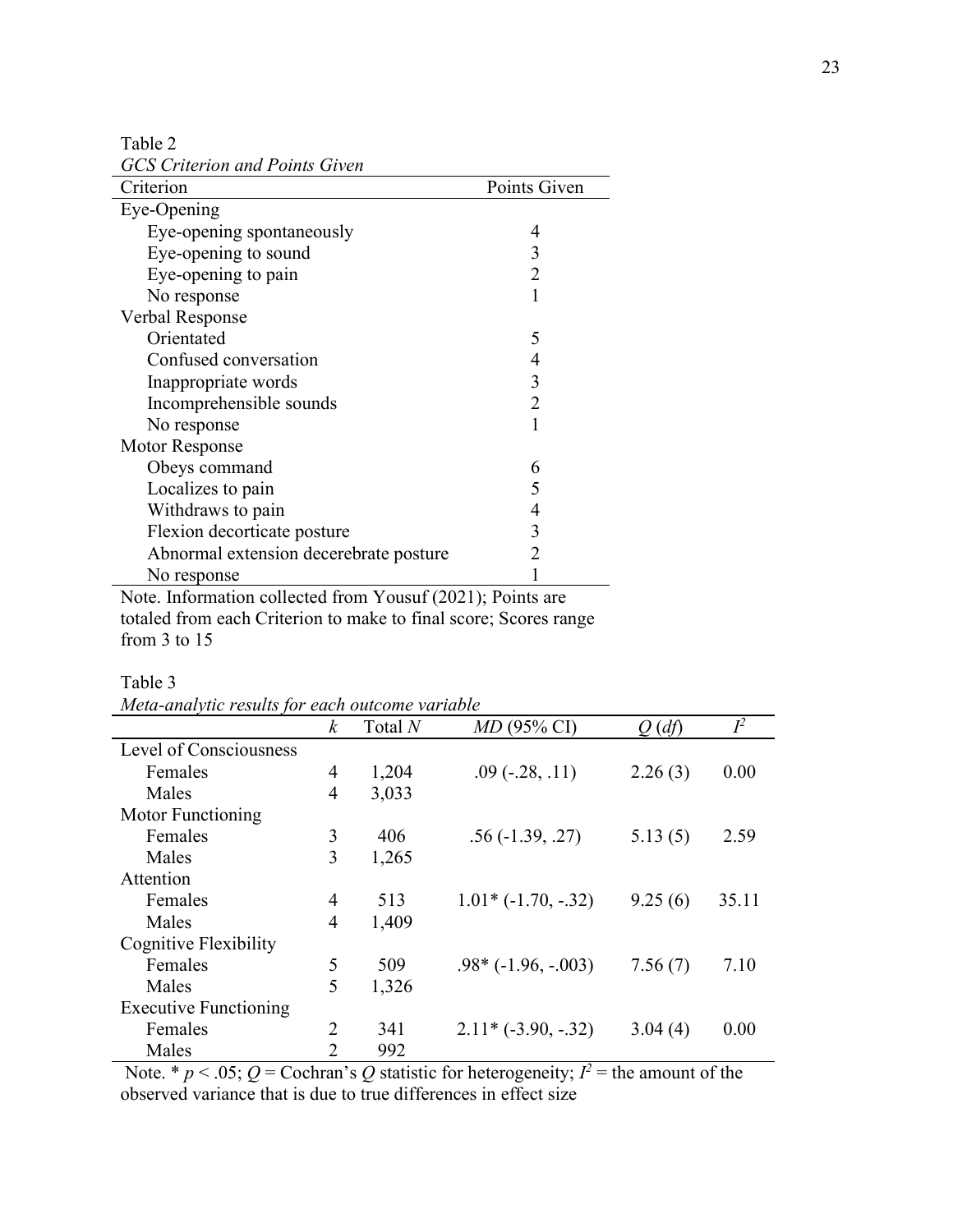



Figure 2. Funnel plot for GPB

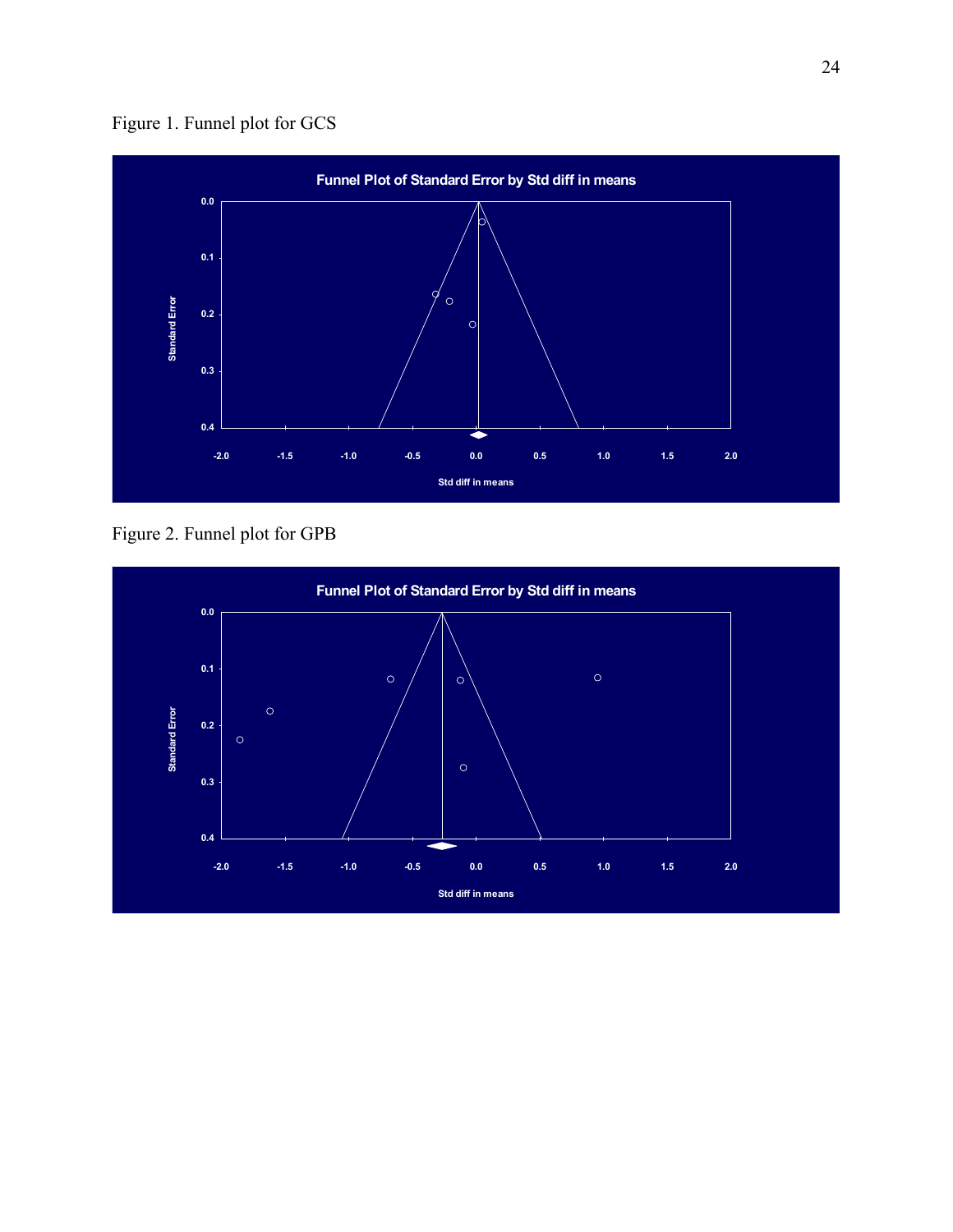Figure 3. Funnel plot for Trails A



Figure 4. Funnel plot for Trails B